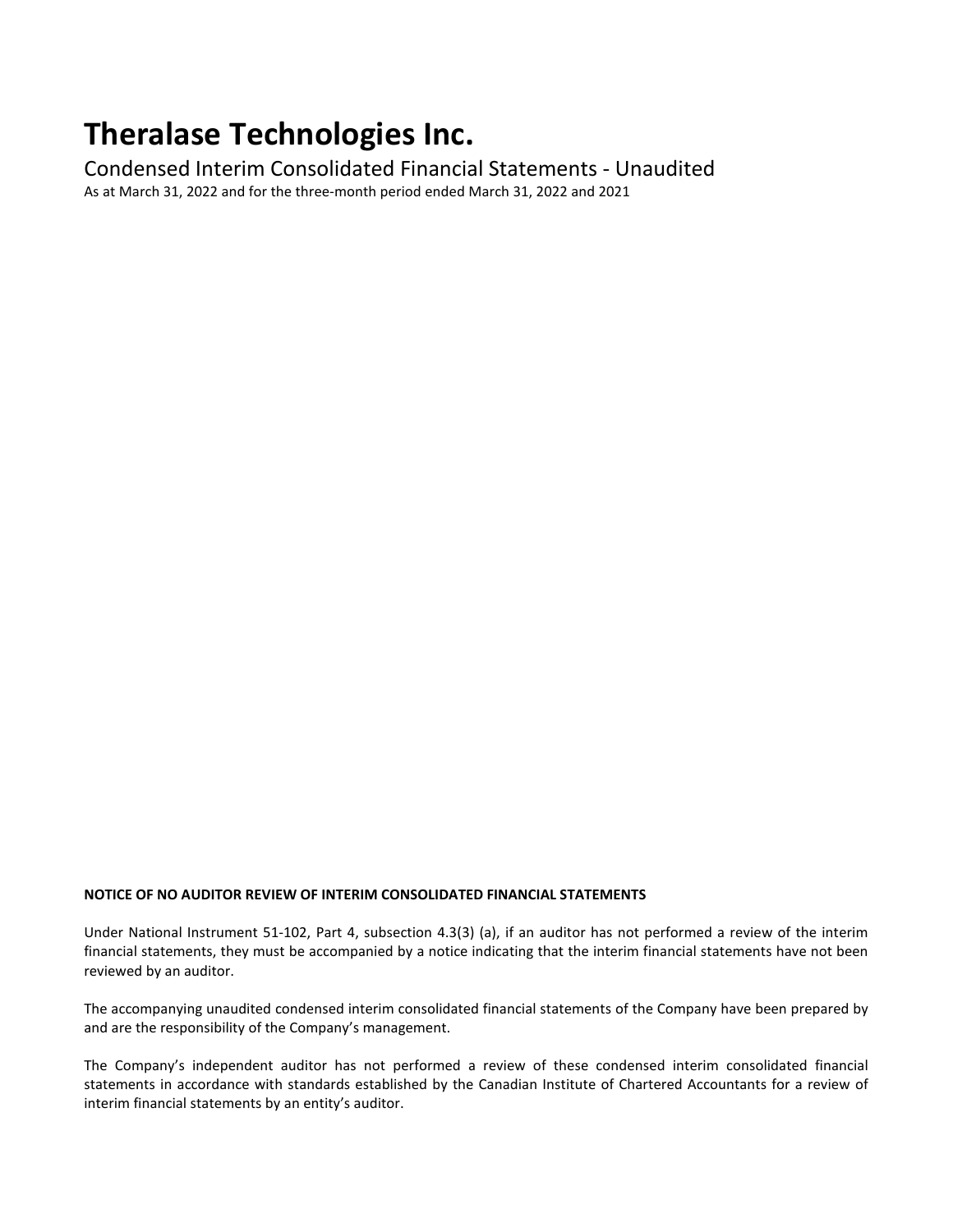As at March 31, 2022 and December 31, 2021 Stated in Canadian Dollars Consolidated Statements of Financial Position

|                                                                                                                   | <b>Note</b>         | 2022                        |      | 2021              |
|-------------------------------------------------------------------------------------------------------------------|---------------------|-----------------------------|------|-------------------|
| <b>Assets</b>                                                                                                     |                     |                             |      |                   |
| Current assets                                                                                                    |                     |                             |      |                   |
| Cash and cash equivalents                                                                                         |                     | \$<br>2,583,790             | \$   | 3,691,659         |
| Trade and other receivables                                                                                       | 3                   | 338,425                     |      | 283,262           |
| Net investment in lease                                                                                           | 4                   | 37,885                      |      | 16,774            |
| Inventories                                                                                                       | 5                   | 536,598                     |      | 566,186           |
| Prepaid expenses and other assets                                                                                 |                     | 315,556                     |      | 440,209           |
| Total current assets                                                                                              |                     | 3,812,254                   |      | 4,998,090         |
|                                                                                                                   |                     |                             |      |                   |
| Non-current assets                                                                                                |                     |                             |      |                   |
| Trade receivables                                                                                                 | 3                   | 6,913                       |      | 9,372             |
| Net investment in lease                                                                                           | 4                   | 169,509                     |      | 71,599            |
| Property and equipment                                                                                            | 6                   | 777,150                     |      | 827,186           |
| Right-of-use-assets                                                                                               | $\overline{7}$      | 25,926                      |      | 38,739            |
| Total non-current assets                                                                                          |                     | 979,498                     |      | 946,896           |
| <b>Total Assets</b>                                                                                               |                     | \$<br>4,791,752             | \$   | 5,944,986         |
| <b>Liabilities</b><br><b>Current liabilities</b><br>Payables and accruals<br>Current portion of lease liabilities | 8<br>$\overline{7}$ | \$<br>1,313,910<br>20,850   | \$   | 839,070<br>35,724 |
| <b>Total current liabilities</b>                                                                                  |                     | 1,334,760                   |      | 874,794           |
| <b>Equity attributable to shareholders</b>                                                                        |                     |                             |      |                   |
| Share capital                                                                                                     | 11                  | 42,174,106                  |      | 42,120,421        |
| Contributed surplus                                                                                               | 9, 10               | 10,987,387                  |      | 10,944,099        |
| Common share purchase warrants<br><b>Accumulated deficit</b>                                                      | 10                  | 5,089,286                   |      | 5,097,970         |
|                                                                                                                   |                     | (54, 793, 787)<br>3,456,992 |      | (53,092,298)      |
| <b>Total Equity</b>                                                                                               |                     |                             |      | 5,070,192         |
| <b>Total Shareholders' Equity and Liabilities</b>                                                                 |                     | \$<br>4,791,752             | - \$ | 5,944,986         |
| Commitments (Note 19)<br>Subsequent Events (Note 21)                                                              |                     |                             |      |                   |
| Approved on Behalf of the Board                                                                                   |                     |                             |      |                   |
| [Randy Bruder]                                                                                                    |                     | Director                    |      |                   |
| [Matthew Perraton]                                                                                                |                     | Director                    |      |                   |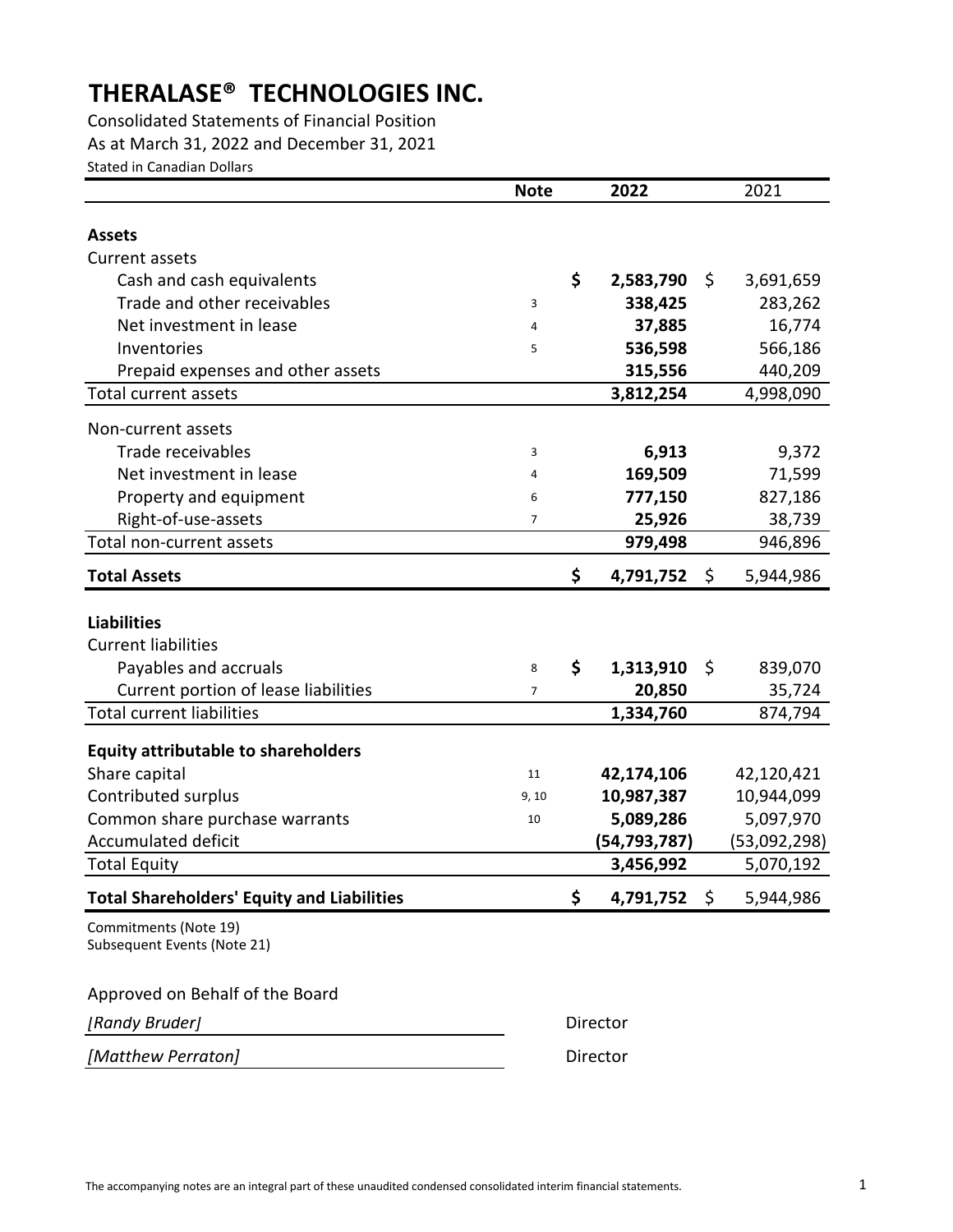Consolidated Statements of Operations For the three-month periods ended March 31 Stated in Canadian Dollars

|                                                | <b>Note</b>    | 2022                        | 2021        |
|------------------------------------------------|----------------|-----------------------------|-------------|
|                                                |                |                             |             |
|                                                |                |                             |             |
| Sales                                          |                | \$<br>$211,662 \quad \zeta$ | 124,783     |
| Cost of sales                                  |                | 120,430                     | 74,463      |
|                                                |                |                             |             |
| Gross margin                                   |                | 91,232                      | 50,320      |
|                                                |                |                             |             |
| <b>Operating expenses</b>                      |                |                             |             |
| Selling expenses                               | 13             | 87,640                      | 95,780      |
| Administrative expenses                        | 14             | 418,087                     | 418,454     |
| Research and development expenses              | 15             | 1,298,035                   | 589,567     |
| (Gain) from legal settlement                   |                |                             | (131, 941)  |
| (Gain) loss on foreign exchange                |                | (7, 229)                    | 2,801       |
| Interest accretion on lease liabilities        | $\overline{7}$ | 616                         | 1,756       |
| Interest income                                |                | (4, 428)                    | (7,004)     |
|                                                |                | 1,792,721                   | 969,413     |
|                                                |                |                             |             |
| Net loss and comprehensive loss for the period |                | \$ (1,701,489) \$           | (919,093)   |
|                                                |                |                             |             |
| Basic and diluted loss per common share        | 12             | (0.008)                     | (0.004)     |
|                                                |                |                             |             |
| Weighted average number of common shares       |                | 204,350,875                 | 204,275,875 |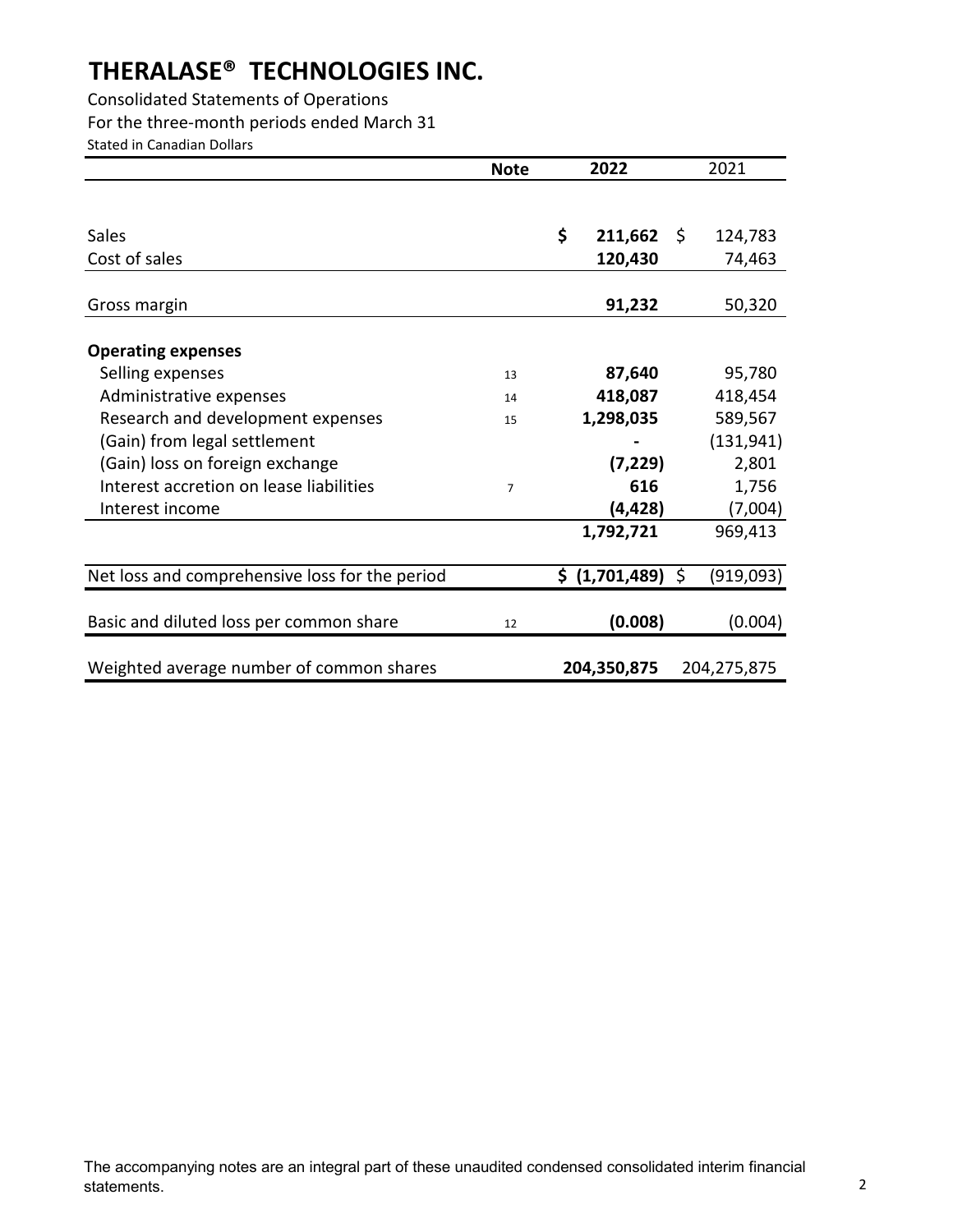Consolidated Statements of Cash Flows For the three-month periods ended March 31 Stated in Canadian Dollars

|                                                                              | 2022                     | 2021                |
|------------------------------------------------------------------------------|--------------------------|---------------------|
| Cash flows from operating activities                                         |                          |                     |
| Net loss for the period                                                      | \$ (1,701,489) \$        | (919,093)           |
| Items not involving cash:                                                    |                          |                     |
| Amortization of property and equipment                                       |                          |                     |
| Amortization of right-of-use assets                                          | 50,111<br>12,814         | 48,245<br>12,813    |
| Stock-based compensation expense                                             |                          | 114,310             |
|                                                                              | 43,288                   |                     |
| (Gain) loss on foreign exchange<br>Interest accretion from lease liabilities | (7, 229)<br>616          | 2,801               |
|                                                                              | (1,601,889)              | 1,756<br>(739, 167) |
|                                                                              |                          |                     |
| Change in operating assets and liabilities other than cash:                  |                          |                     |
| Current trade and other receivables                                          | (47, 934)                | (90, 510)           |
| Non-current trade receivables                                                | 2,459                    | 10,891              |
| Net investment in leases                                                     | (119, 021)               |                     |
| Inventories                                                                  | 29,588                   | (122, 146)          |
| Prepaid expenses and other assets                                            | 124,653                  | (99, 901)           |
| Payables and accruals                                                        | 474,224                  | (88, 313)           |
|                                                                              | (1, 137, 920)            | (1, 129, 145)       |
| Cash flows from investing activity                                           |                          |                     |
| Purchase of property and equipment                                           | (75)                     | (48,412)            |
|                                                                              | (75)                     | (48, 412)           |
| Cash flows from financing activities                                         |                          |                     |
| Payment of lease liabilities                                                 | (14, 874)                | (13, 735)           |
| Warrant extension costs                                                      |                          | (750)               |
| Proceeds from the exercise of share warrants                                 | 45,000                   |                     |
|                                                                              | 30,126                   | (14, 485)           |
| Decrease in cash and cash equivalents during the period                      | (1, 107, 869)            | (1, 192, 042)       |
| Cash and cash equivalents, beginning of period                               | 3,691,659                | 7,880,243           |
| Cash and cash equivalents, end of period                                     | $$2,583,790 \$6,688,201$ |                     |
|                                                                              |                          |                     |
| <b>Supplementary Information</b>                                             |                          |                     |
| <b>Interest Paid</b>                                                         | \$                       |                     |
| <b>Interest Received</b>                                                     | \$<br>4,428              | \$<br>7,004         |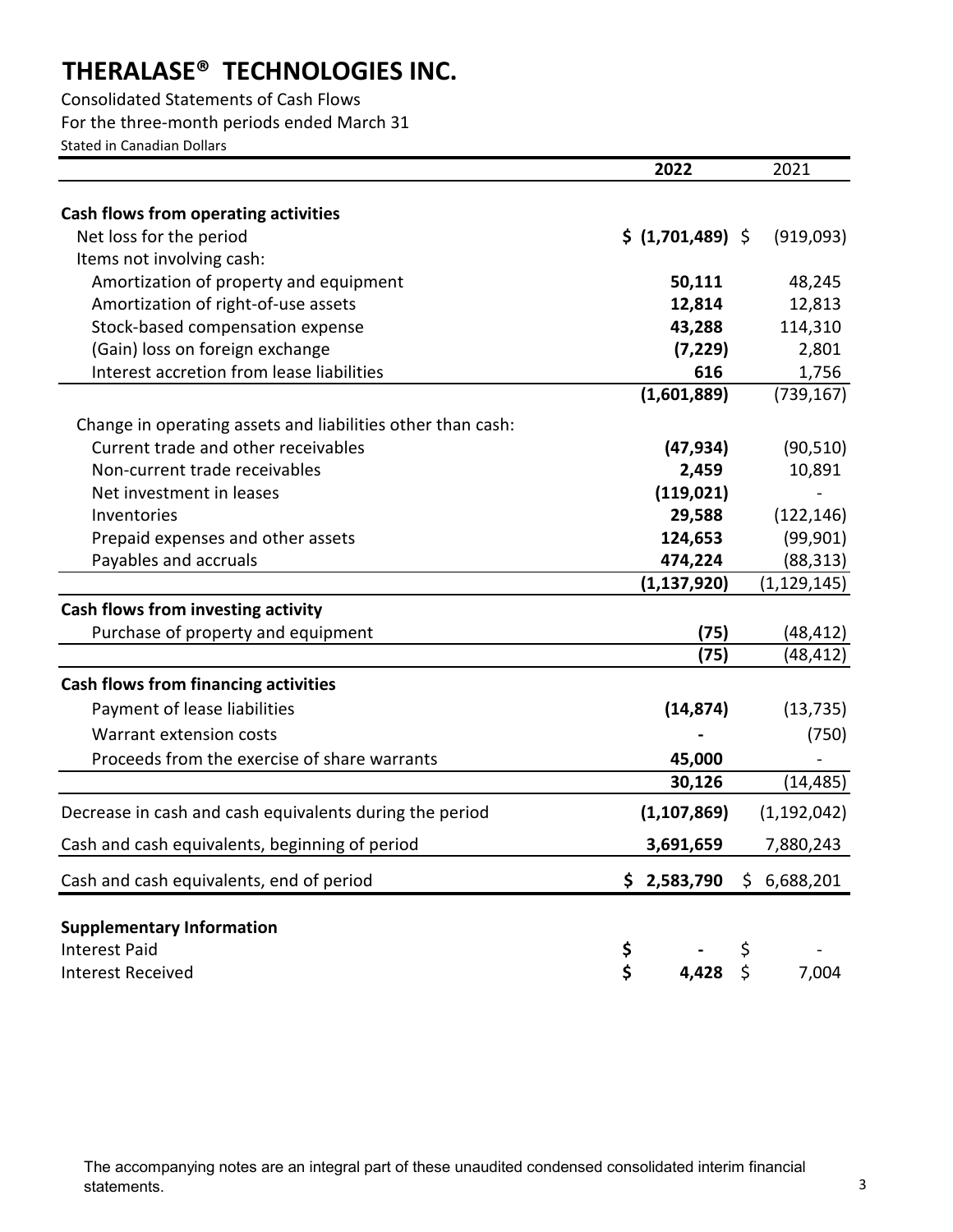Consolidated Statements of Changes in Equity

For the three-month periods ended March 31

Stated in Canadian Dollars

|                                         |             | Number of<br><b>Shares</b> | <b>Share Capital</b> | Contributed<br><b>Surplus</b> | Common<br><b>Share</b><br>Purchase<br>Warrants | <b>Deficit</b> | <b>Total</b><br>Shareholders'<br><b>Equity</b> |
|-----------------------------------------|-------------|----------------------------|----------------------|-------------------------------|------------------------------------------------|----------------|------------------------------------------------|
|                                         | <b>Note</b> | #                          |                      |                               |                                                |                |                                                |
|                                         |             |                            |                      |                               |                                                |                |                                                |
| Balance, December 31, 2020              |             | 204,275,875                | 42,120,421           | 10,254,440                    | 5,295,255                                      | (48,506,467)   | 9,163,649                                      |
| Stock-based compensation expense        | 9           |                            |                      | 318,354                       |                                                |                | 318,354                                        |
| <b>Expired Warrants</b>                 | 10          |                            |                      | 371,305                       | (371, 305)                                     |                |                                                |
| <b>Extension of warrants</b>            | 10          |                            |                      |                               | 174,770                                        | (174, 770)     |                                                |
| Warrants extension costs                | 10          |                            |                      |                               | (750)                                          |                | (750)                                          |
| Loss for the period                     |             |                            |                      |                               |                                                | (4,411,061)    | (4,411,061)                                    |
| Balance, December 31, 2021              |             | 204,275,875                | 42,120,421           | 10,944,099                    | 5,097,970                                      | (53,092,298)   | 5,070,192                                      |
|                                         |             |                            |                      |                               |                                                |                |                                                |
| Balance, December 31, 2020              |             | 204,275,875                | 42,120,421           | 10,944,099                    | 5,097,970                                      | (53,092,298)   | 5,070,192                                      |
| <b>Stock-based compensation expense</b> | 9           |                            |                      | 43,288                        |                                                |                | 43,288                                         |
| <b>Exercised Warrants</b>               | 10          | 150,000                    | 53,685               |                               | (8,684)                                        |                | 45,000                                         |
| Loss for the period                     |             |                            |                      |                               |                                                | (1,701,489)    | (1,701,489)                                    |
| Balance, December 31, 2021              |             | 204,425,875                | 42,174,106           | 10,987,387                    | 5,089,286                                      | (54,793,787)   | 3,456,992                                      |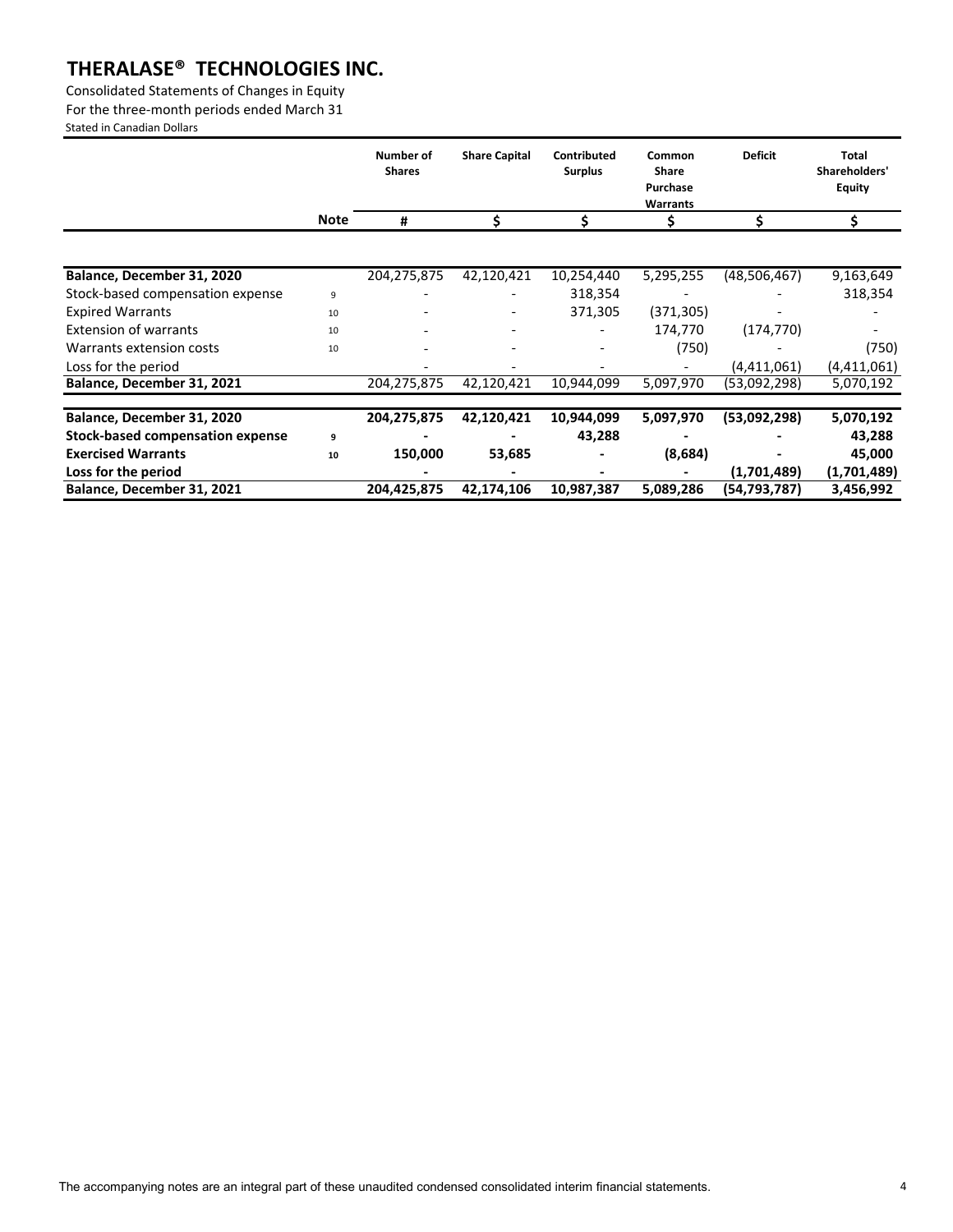**Notes to Consolidated Financial Statements Three-Month periods ended March 31, 2022 & 2021 Stated in Canadian Dollars**

#### **1. Nature of Operations**

Theralase Technologies Inc. (the "**Company**" or "**Theralase**") has two main divisions.

The Anti-Cancer Therapy ("**ACT**") division develops patented and patent pending drugs, called Photo Dynamic Compounds ("**PDCs**") and activates them with proprietary and patent pending laser technology to destroy specifically targeted cancers, bacteria and viruses. The Cool Laser Therapy ("**CLT**") division designs, develops, manufactures and markets patented and proprietary super-pulsed laser technology indicated and cleared by Health Canada and the Food and Drug Administration ("**FDA**") for the healing of chronic knee pain. The technology has been used off-label for healing numerous nerve, muscle and joint conditions.

The Company develops products both internally and using the assistance of specialist external resources. Successful financing enables the commercialization of the Company's current and future product offerings, which is further supported through the Company's established network of direct sales and indirect distribution networks.

Theralase was incorporated by articles of incorporation in the province of Ontario in September 2004. The Company's common shares trade on the Toronto Stock Venture Exchange under the symbol TLT. The registered office is 41 Hollinger Road, Toronto, Ontario, Canada M4B 3G4.

#### **Going Concern, Capital Disclosures and Statement of Compliance**

These interim condensed consolidated financial statements of the Company have been prepared in accordance with International Financial Reporting Standards ("**IFRS**") as issued by the International Accounting Standards Board ("**IASB**"), effective for the reporting period ended March 31, 2022, and have been prepared in accordance with International Accounting Standard ("**IAS**") 34 "Interim Financial Reporting". The interim condensed consolidated financial statements follow the same accounting policies and methods of application as those disclosed in the annual consolidated financial statements for the year ended December 31, 2021, but do not include all the information and disclosures required in the Company's annual financial statements. The preparation of interim condensed consolidated financial statements in accordance with IAS 34 requires the use of certain accounting estimates, and also requires management to use judgement in applying the Company's accounting policies. The areas that involve judgement and estimates have been disclosed in Note 2 of the Company's 2021 annual consolidated financial statements. These interim condensed consolidated financial statements should be read in conjunction with the Company's annual consolidated financial statements for the year ended December 31, 2021.

The interim condensed consolidated financial statements have been prepared by management in accordance with IFRS as issued by the IASB and including interpretations of the IFRS Interpretations Committee ("**IFRIC**") on a going concern basis, which contemplates the realization of assets and the discharge of liabilities in the normal course of business for the foreseeable future.

For the three-month period ended March 31, 2022, the Company had a net loss of \$1,701,489 (2021 - \$919,093), an accumulated deficit of \$54,793,787 (2021 - \$53,092,298) and has historically used net cash in operations. These conditions indicate the existence of material uncertainties that casts substantial doubt about the Company's ability to continue as a going concern. The Company's ability to continue as a going concern is dependent upon achieving a profitable level of operations and obtaining additional financing, neither of which is assured. The Company has been able to raise capital to continue to market its products and continues to develop sales opportunities that could result in additional sales of its products in the future.

These condensed interim consolidated financial statements do not give effect to any adjustments which may be necessary should the Company be unable to continue as a going concern and be required to realize its assets and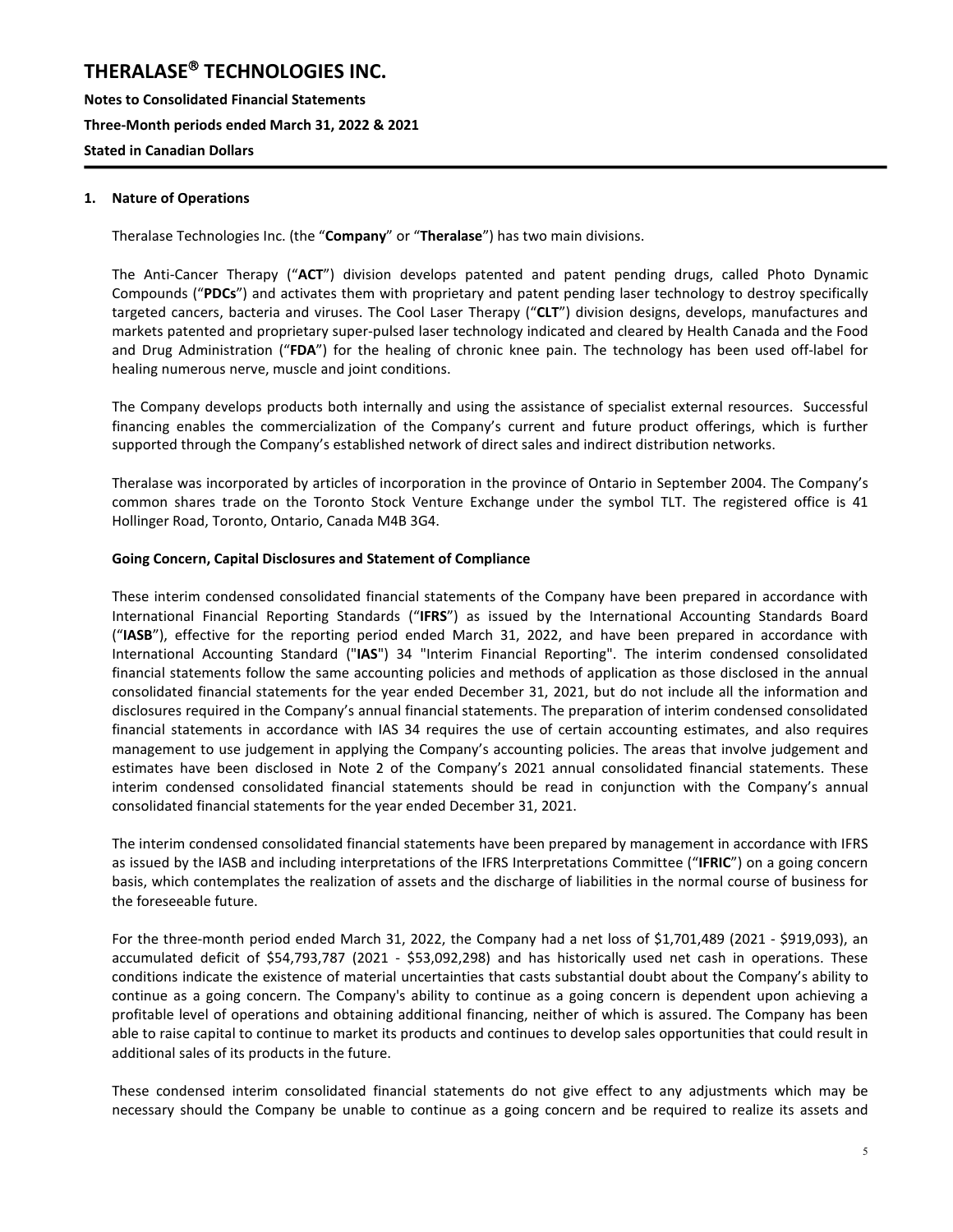**Notes to Consolidated Financial Statements Three-Month periods ended March 31, 2022 & 2021 Stated in Canadian Dollars**

discharge its liabilities in other than the normal course of business and at amounts different from those reflected in the accompanying condensed interim consolidated financial statements. These adjustments could be material.

The Company's objective is to maintain a sufficient capital base to support future research, development and strategic business initiatives allowing the Company to invest in its future and maintain investor, creditor and market confidence. Sales of the TLC-2000, the Company's existing product line have not met expectations and have not been sufficient in and of themselves to enable the Company to fund all its continuing development and commercialization efforts and, accordingly, management is pursuing alternate financing sources to fund the Company's development and commercialization efforts. The Company has successfully raised capital through equity offerings in 2019 however, there is no guarantee that the Company will be able to raise additional capital on terms and conditions agreeable to the Company.

The Company is not subject to any externally imposed capital requirements and the Company does not use financial ratios to manage capital. There were no changes in the Company's approach to capital management during the years presented.

#### **Approval of Financial Statements**

The condensed interim consolidated financial statements for the three-month period ended March 31, 2022 (including comparatives) were approved and authorized for issue by the board of directors on May 30, 2022.

#### **2. Summary of Significant Accounting Policies**

#### **Basis of presentation**

These condensed interim consolidated financial statements, which are presented in Canadian Dollars (unless otherwise stated), have been prepared under the historical cost convention, as modified by the measurement at fair value of certain financial assets and financial liabilities. These condensed interim consolidated financial statements have been prepared using the same accounting policies and methods of computation followed in the Company's annual consolidated financial statements for the year ended December 31, 2021.

#### **Basis of consolidation**

The condensed interim consolidated financial statements include the accounts of the Company and its wholly owned subsidiaries; Theralase Inc. and Theralase Biotech Inc., over which the Company exercises control. Inter-company balances and transactions are eliminated in preparing the condensed interim consolidated financial statements.

#### **Reclassification**

Certain reclassifications have been made to the prior-period financial statements to conform to the current-period presentation.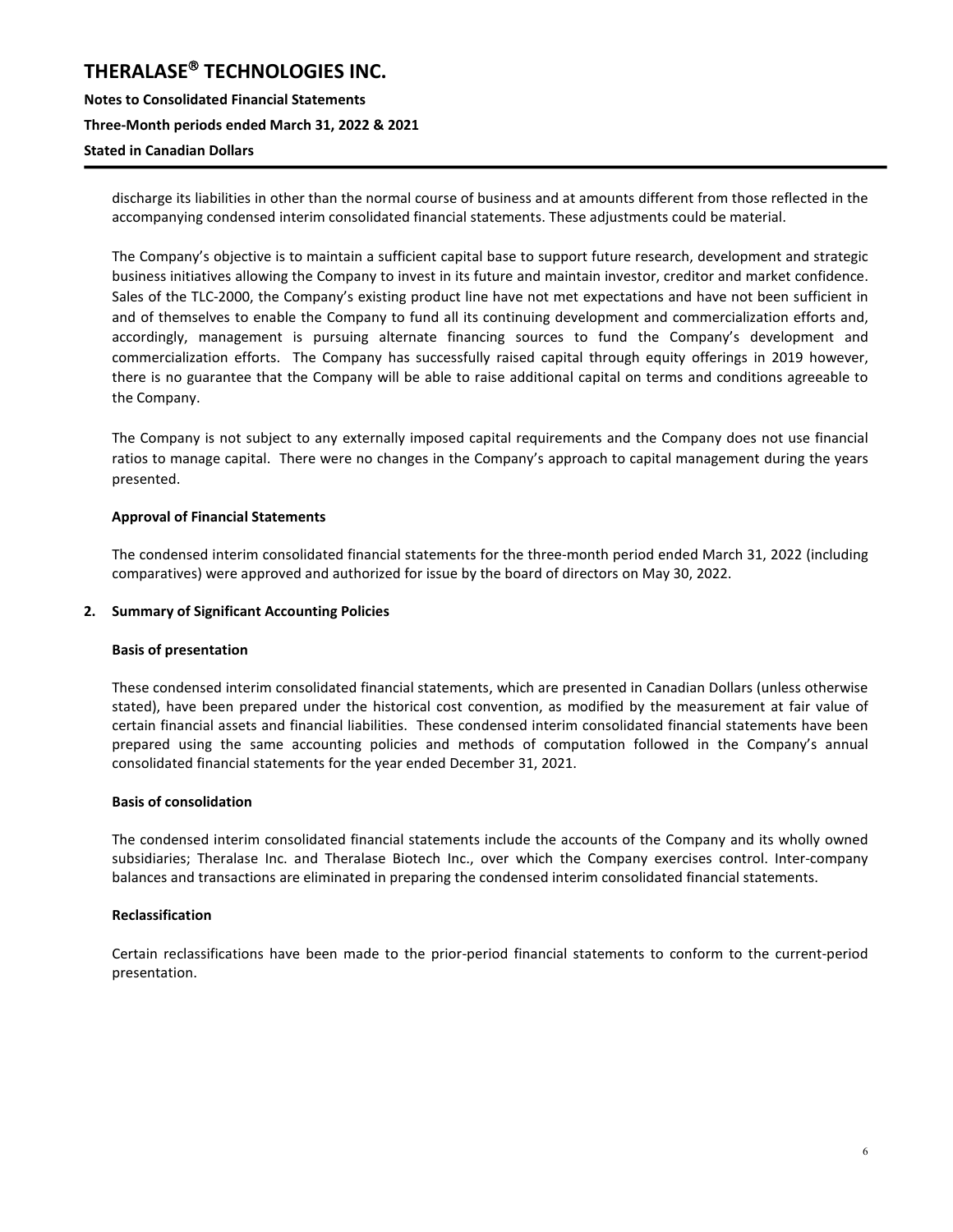**Notes to Consolidated Financial Statements Three-Month periods ended March 31, 2022 & 2021 Stated in Canadian Dollars**

#### **3. Trade and Other Receivables**

|                                     | As at March 31 As at December |          |          |         |  |
|-------------------------------------|-------------------------------|----------|----------|---------|--|
|                                     |                               | 2022     | 31, 2021 |         |  |
| Trade receivable (net amount)       |                               | 39,019   |          | 78.804  |  |
| Government tax credits receivable   |                               | 306,319  |          | 213,830 |  |
| Total                               |                               | 345,338  |          | 292,634 |  |
| Less: Non-current trade receivables |                               | (6, 913) |          | (9,372) |  |
| <b>Total</b>                        |                               | 338,425  |          | 283,262 |  |

Write offs of trade receivables for the three-month period ended amounted to \$nil which was previously provided for (2021 - \$nil). Refer to note 16 (i) for the continuity schedule of allowance for trade receivables.

Government tax credits receivable comprise of research and development investment tax credits and the Canada Emergency Wage Subsidy from the federal government which relate to qualifiable research and development expenditures under the applicable tax laws. Research and development tax credits receivable total \$236,999 for the three-month period ended March 31, 2022 (December 31, 2021 - \$182,000) and has been allocated against research and development expenses. The Canada Emergency Wage Subsidy receivable for the three month-period ending March 31, 2022 totals \$nil (December 31, 2021 - \$9,049) and is accounted for as a reduction of operating expenses and has been recognized as follows, \$nil (December 31, 2021 - \$1,017) against selling expenses, \$nil (December 31, 2021 - \$2,277) against administrative expenses, \$nil (December 31, 2021 - \$2,791) against cost of goods sold and \$nil (December 31, 2021 -\$2,964) against research and development expenses.

Non-current trade receivables represent receivables from customers to whom the Company sold products under payment plans with payment terms ranging from 24 to 72 months. Receivables under payment plans are recorded at time of origination or purchase at fair value of products sold and are subsequently reported at amortized cost, net of any allowance for credit losses.

The Company's exposure to credit and currency risks related to trade and other receivables is presented in note 19.

#### **4. Net Investment in Leases**

Net investment in leases represent amounts owing from customers to whom the Company sold products under a finance lease with payment term of 60 months. Investment in lease receivables is recorded at time of origination or purchase at fair value of products sold and are subsequently reported at amortized cost, net of any allowance for credit losses.

|                                          | As at March 31 |           |    | As at December |  |
|------------------------------------------|----------------|-----------|----|----------------|--|
|                                          | 2022           |           |    | 31, 2021       |  |
| Lease begininning balance                |                | 88,373    | -Ś | 90,010         |  |
| New leases for the period                | S              | 128,950   |    |                |  |
| Interest charge for the period $1$       |                | 1,183     |    |                |  |
| Lease payments for the year <sup>2</sup> |                | (11, 112) |    | (1,637)        |  |
| <b>Total</b>                             |                | 207,394   |    | 88,373         |  |

1) Lease investments are discounted using a weighted average incremental borrowing rate of 4%.

2) Lease investments does not include any variable payments of \$0.50 per minute of use.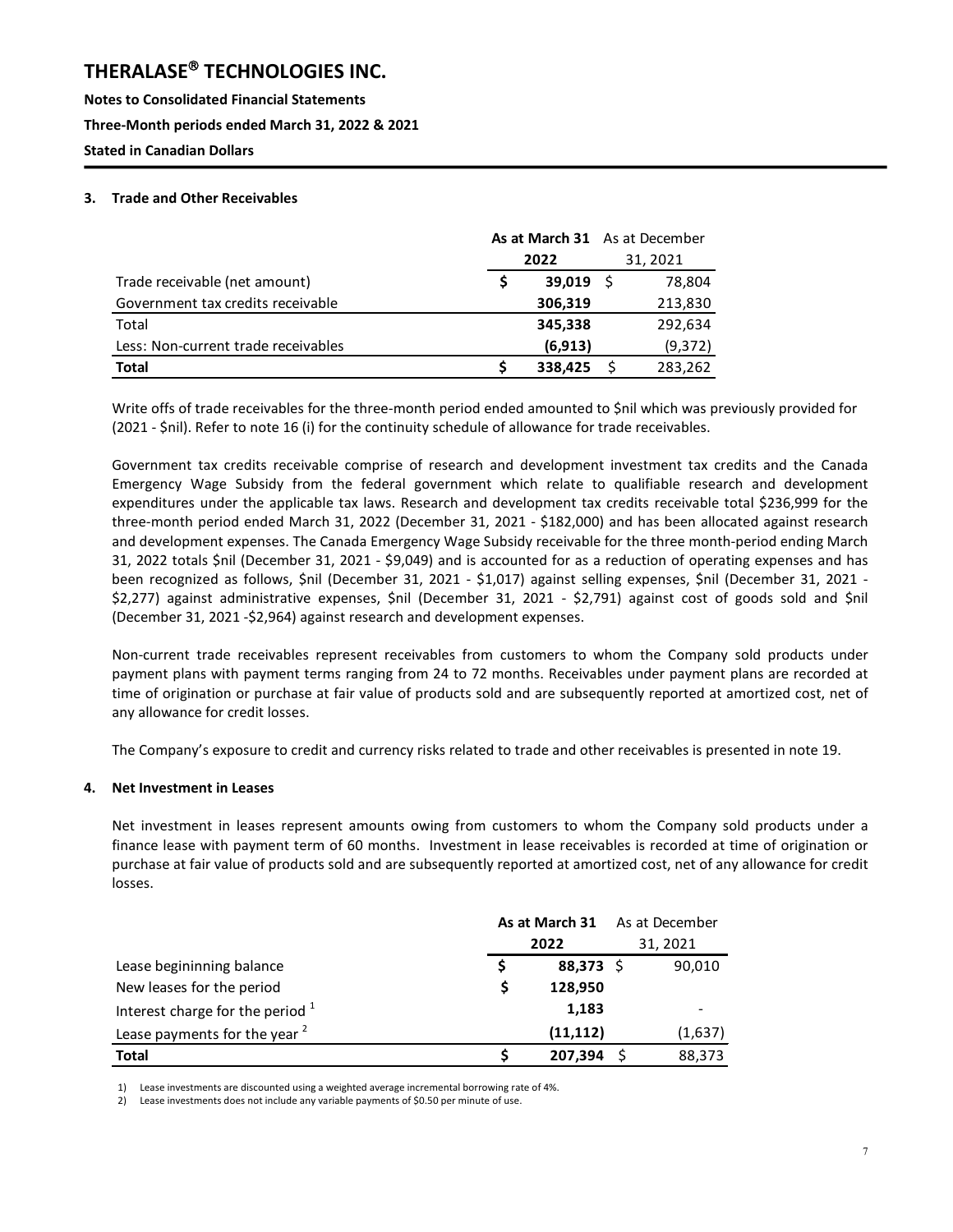**Notes to Consolidated Financial Statements** 

#### **Three-Month periods ended March 31, 2022 & 2021**

**Stated in Canadian Dollars**

|                                    | <b>As at March 31</b> As at December |              |  |          |  |  |
|------------------------------------|--------------------------------------|--------------|--|----------|--|--|
|                                    | 2022                                 |              |  | 31, 2021 |  |  |
| Lease investment (net amount)      |                                      | $207,394$ \$ |  | 88,373   |  |  |
| Less: Non-current lease investment |                                      | (169, 509)   |  | (71,599) |  |  |
| Total                              |                                      | 37,885       |  | 16,774   |  |  |

Principal receivables of the Company's investment in leases until maturity are as follows:

| 2022         | \$ | 27,711  |
|--------------|----|---------|
| 2023         |    | 41,304  |
| 2024         |    | 43,311  |
| 2025         |    | 45,536  |
| 2026         |    | 46,303  |
| 2027         |    | 3,229   |
| <b>Total</b> | Ś  | 207,394 |

#### **5. Inventories**

|                | As at March 31 As at December |              |  |          |
|----------------|-------------------------------|--------------|--|----------|
|                | 2022                          |              |  | 31, 2021 |
| Raw materials  |                               | 255.718 S    |  | 237,815  |
| Finished goods |                               | 280,880      |  | 328,371  |
| <b>Total</b>   |                               | $536,598$ \$ |  | 566,186  |

During the three-month period, inventories amounting to \$47,602 (2021 - \$10,746) were incurred as expense in cost of sales in the Statements of Operations.

#### **6. Property and Equipment**

| Cost                         |                       |                          |                                         |                           |             |                                  |              |
|------------------------------|-----------------------|--------------------------|-----------------------------------------|---------------------------|-------------|----------------------------------|--------------|
|                              | <b>Tools and Dies</b> | Computer<br>Equipment    | <b>Furniture and</b><br><b>Fixtures</b> | Rental units <sup>1</sup> | Equipment   | Leasehold<br><b>Improvements</b> | <b>Total</b> |
| Balance at January 1, 2021   | \$174.140             | \$278.145                | 71,224                                  | \$134,342                 | 943.067     | \$250,608                        | \$1,851,526  |
| <b>Additions</b>             | 22,273                | $\overline{\phantom{a}}$ | 2,293                                   | 1,500                     | 63,584      | 11,174                           | 100,824      |
| Balance at December 31, 2021 | 196.413               | 278.145                  | 73.517                                  | 135,842                   | 1,006,651   | 261.782                          | 1,952,350    |
| Balance at January 1, 2022   | \$196.413             | \$278.145                | S.<br>73,517                            | \$135,842                 | \$1,006,651 | \$261,782                        | \$1,952,350  |
| <b>Additions</b>             | -                     | $\,$                     |                                         |                           | 75          | $\blacksquare$                   | 75           |
| Balance at March 31, 2022    | \$196.413             | \$278.145                | 73.517<br>S.                            | \$135,842                 | \$1,006,726 | \$261.782                        | \$1,952,425  |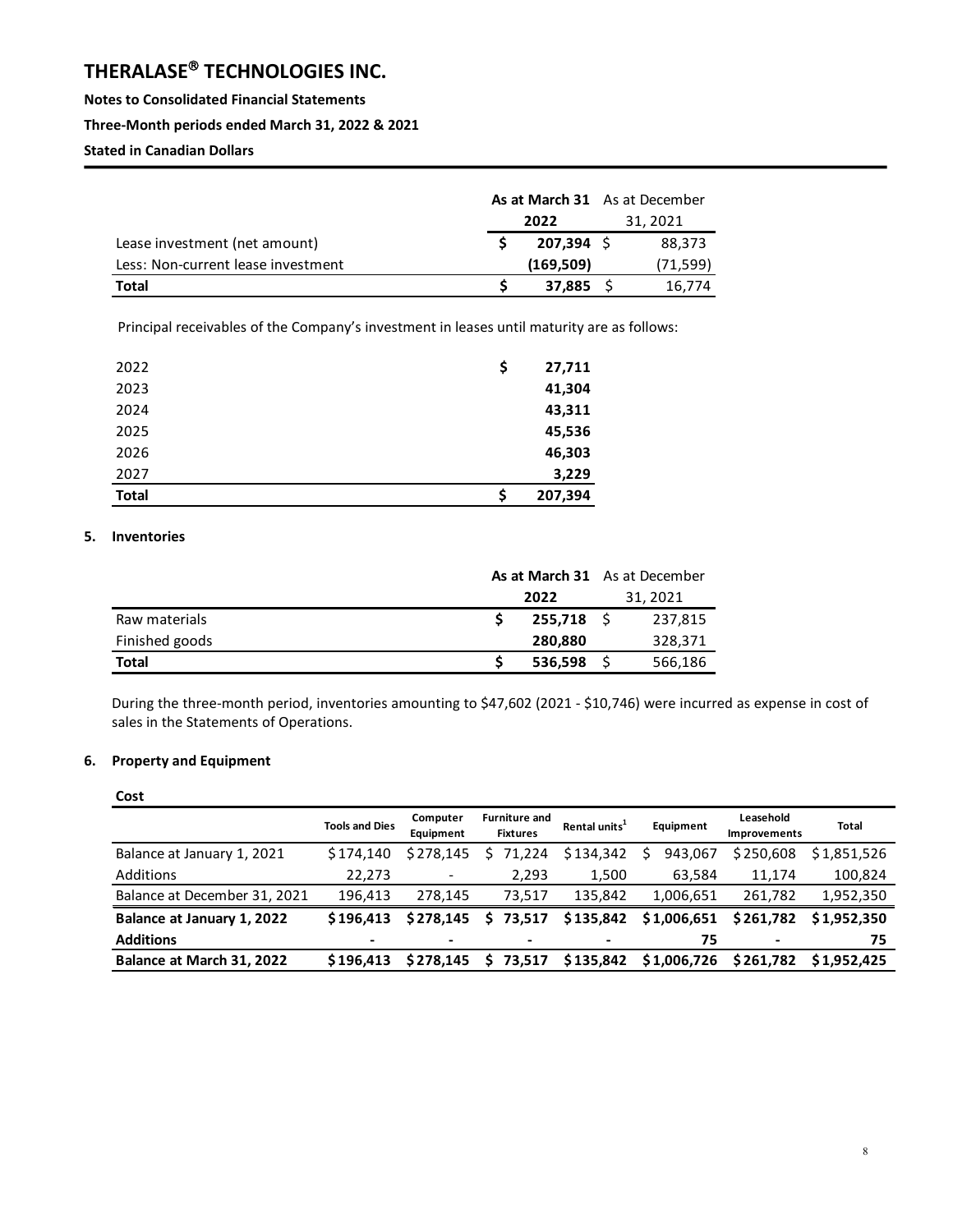**Notes to Consolidated Financial Statements** 

#### **Three-Month periods ended March 31, 2022 & 2021**

**Stated in Canadian Dollars**

| <b>Depreciation</b>          |                       |                       |                                         |                           |              |                           |             |
|------------------------------|-----------------------|-----------------------|-----------------------------------------|---------------------------|--------------|---------------------------|-------------|
|                              | <b>Tools and Dies</b> | Computer<br>Equipment | <b>Furniture and</b><br><b>Fixtures</b> | Rental units <sup>1</sup> | Equipment    | Leasehold<br>Improvements | Total       |
| Balance at January 1, 2021   | \$132,190             | \$187,362             | 37,999<br>s                             | \$103,754                 | 291,327<br>S | \$147,636                 | 900,268     |
| Depreciation for the year    | 15,672                | 27,235                | 6,715                                   | 23,437                    | 100,152      | 51,685                    | 224,896     |
| Balance at December 31, 2021 | 147,862               | 214,597               | 44,714                                  | 127,191                   | 391,479      | 199,321                   | 1,125,164   |
| Balance at January 1, 2022   | \$147,862             | \$214.597             | 44,714<br>S.                            | \$127,191                 | 391.479<br>s | \$199,321                 | \$1,125,164 |
| Depreciation for the period  | 2,993                 | 4.701                 | 1,420                                   | 2.287                     | 25,800       | 12.910                    | 50,111      |
| Balance at March 31, 2022    | \$150,855             | \$219.298             | 46,134                                  | \$129,478                 | 417.279      | \$212.231                 | \$1,175,275 |
| <b>Carrying Amounts</b>      |                       |                       |                                         |                           |              |                           |             |
| At December 31, 2022         | 48,551                | 63,548                | 28,803<br>Ś                             | 8,651<br>S                | 615,172      | 62,461<br>Ś               | 827,186     |
| At March 31, 2022            | 45,558                | 58,847                | 27.383<br>S                             | 6.364                     | 589,447      | 49,551<br>S               | 777,150     |

1) Rental units consist of TLC-1000 systems used in customer rentals, demonstrations and service loaner

For the three-month period ended March 31, 2022, there was amortization included in cost of sales amounting to \$7,612 (2021 - \$6,730). As at March 31, 2022, research and development equipment included assets not available for use with a cost of \$198,686 (December 31, 2021 - \$198,686).

#### **7. Lease Liabilities and Right-of-use-Assets**

|                                                              | <b>Property</b>     |      | <b>Office Equipment</b> |     | Total         |
|--------------------------------------------------------------|---------------------|------|-------------------------|-----|---------------|
| <b>Right-of-use Assets</b>                                   |                     |      |                         |     |               |
| Balance at January 1, 2021                                   | \$<br>86,557        | - \$ | 3,436                   | Ŝ   | 89,993        |
| Depreciation charge for the period                           | 12,365              |      | 448                     |     | 12,813        |
| Balance at March 31, 2021                                    | \$<br>74,192        | \$   | 2,988                   | \$  | 77,180        |
| Balance at January 1, 2022                                   | \$<br>37,097        | Ś    | 1,643                   | Ś   | 38,740        |
| Depreciation charge for the period                           | 12,365              |      | 448                     |     | 12,813        |
| Balance at March 31, 2022                                    | \$<br>24,732        | Ŝ.   | 1,195                   | \$  | 25,927        |
| <b>Lease Liabilities</b>                                     |                     |      |                         |     |               |
| Balance at January 1, 2021                                   | \$<br>88,830        | - \$ | $3,513$ \$              |     | 92,343        |
| Interest charge for the period                               | 1,689               |      | 67                      |     | 1,756         |
| Lease payments for the period $1$                            | (14,950)            |      | (541)                   |     | (15, 491)     |
| Balance at March 31, 2021                                    | \$<br>75,569        | \$   | 3,039                   | \$  | 78,608        |
| Balance at January 1, 2022<br>Interest charge for the period | \$<br>34,161<br>588 | Ŝ    | 1,563<br>28             | - Ś | 35,724<br>616 |
| Lease payments for the period <sup>1</sup>                   | (14,950)            |      | (540)                   |     | (15,490)      |
| Balance at March 31, 2022                                    | \$<br>19,799        | Ś    | 1,051                   | Ś   | 20,850        |

1) Lease payments are discounted using an incremental borrowing rate of 8%.

Lease payments does not include variable property lease payments of \$9,887 (2021 - \$9,887).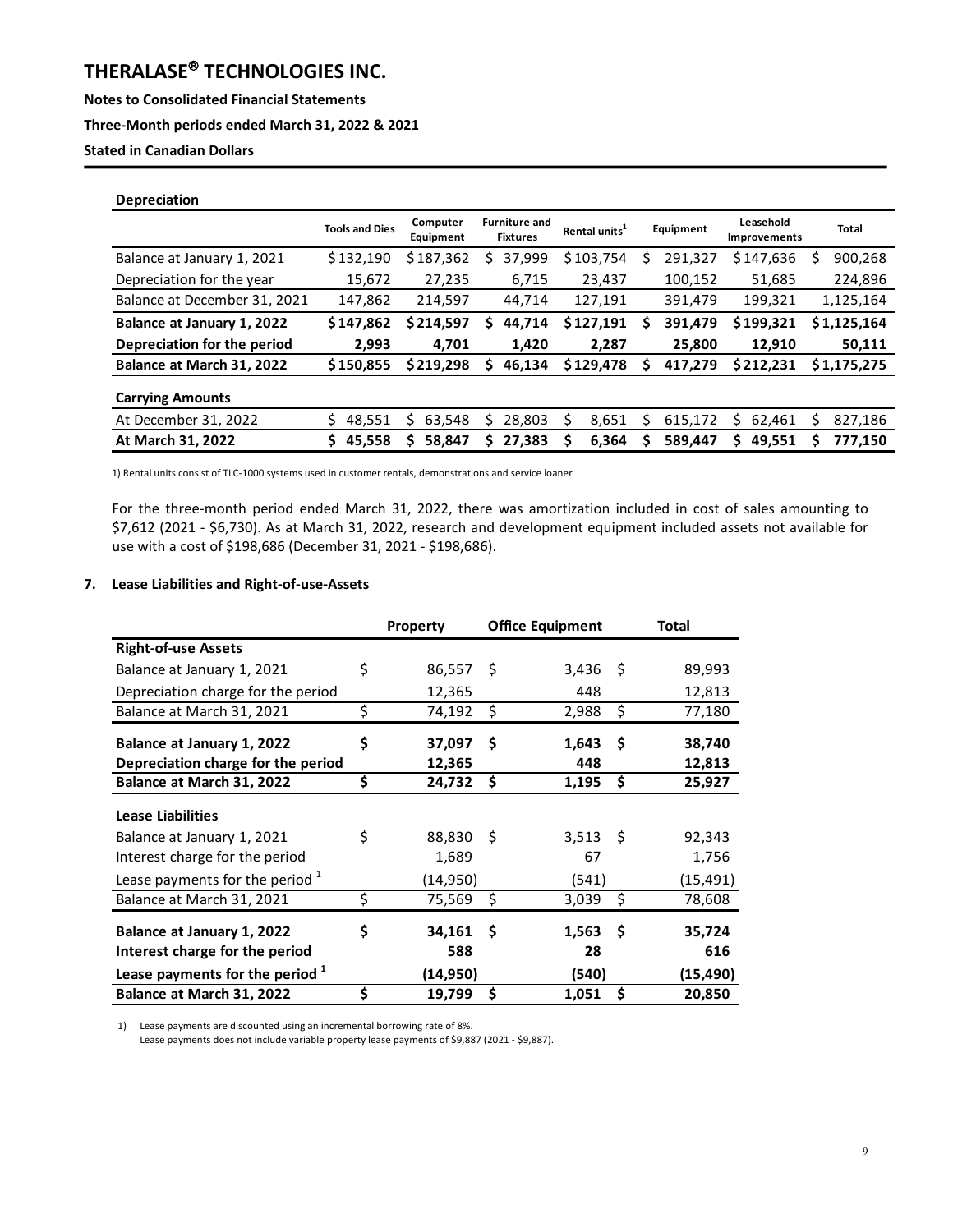**Notes to Consolidated Financial Statements** 

**Three-Month periods ended March 31, 2022 & 2021** 

**Stated in Canadian Dollars**

|                                          | As at March 31, 2022 |                          |                                            |       | As at December 31, 2021 |                              |                     |             |       |                          |  |                 |
|------------------------------------------|----------------------|--------------------------|--------------------------------------------|-------|-------------------------|------------------------------|---------------------|-------------|-------|--------------------------|--|-----------------|
|                                          |                      | <b>Property</b>          | <b>Office</b><br>Total<br><b>Equipment</b> |       | Property                |                              | Office<br>Equipment |             | Total |                          |  |                 |
| Current portion of lease liabilities     | s                    | 19.799                   | <b>S</b>                                   |       |                         | 1,051 \$ 20,850 \$ 34,161 \$ |                     |             |       |                          |  | 1.563 \$ 35.724 |
| Non-current portion of lease liabilities |                      | $\overline{\phantom{a}}$ |                                            | -     |                         | -                            |                     |             |       | $\overline{\phantom{a}}$ |  |                 |
|                                          |                      | 19.799                   |                                            | 1.051 | S.                      | $20,850 \quad \text{S}$      |                     | $34,161$ \$ |       | 1.563                    |  | 35.724          |

Principal repayments of the Company's leased premises and office equipment until maturity are as follows:

|      | Property | <b>Office</b><br>Equipment | Total  |
|------|----------|----------------------------|--------|
| 2022 | 19.799   | 1,051                      | 20,850 |
|      | 19,799   | 1,051                      | 20,850 |

#### **8. Payables and Accruals**

|                                          | As at March 31 As at December |           |  |          |
|------------------------------------------|-------------------------------|-----------|--|----------|
|                                          | 2022                          |           |  | 31, 2021 |
| Trade payables                           |                               | 934.157   |  | 496,412  |
| Salaries, employment taxes, and benefits |                               | 233,994   |  | 211,877  |
| <b>Accrued liabilities</b>               |                               | 145,759   |  | 130,781  |
| Total                                    |                               | 1,313,910 |  | 839,070  |

#### **9. Options**

The Company has a rolling stock option plan reserving for issue under this plan up to 10% (20,427,588 common shares) of the outstanding common shares at a purchase price not less than the fair market value of the Company's stock at the grant date. Under the Company's stock option plan, the board of directors may grant, at its discretion, stock options to purchase common shares to certain employees, officers, directors and consultants of the Company. Terms and conditions of the stock option and vesting provisions are at the discretion of the Board of Directors.

A summary of stock options issued under the stock option plan for the three-month period ended March 31, 2022 is provided below.

|                                      | Common shares under<br>option | <b>Weighted average</b><br>exercised price \$ |
|--------------------------------------|-------------------------------|-----------------------------------------------|
| Outstanding, December 31, 2021       | 13,370,000                    | 0.31                                          |
| Forfeited during period <sup>1</sup> | (20,000)                      | 0.50                                          |
| Outstanding, March 31, 2022          | 13,350,000                    | 0.31                                          |

1) During 2022, certain employees and consultants were terminated and/or resigned from the employment of the Company and forfeited all non-vested options totaling 20,000.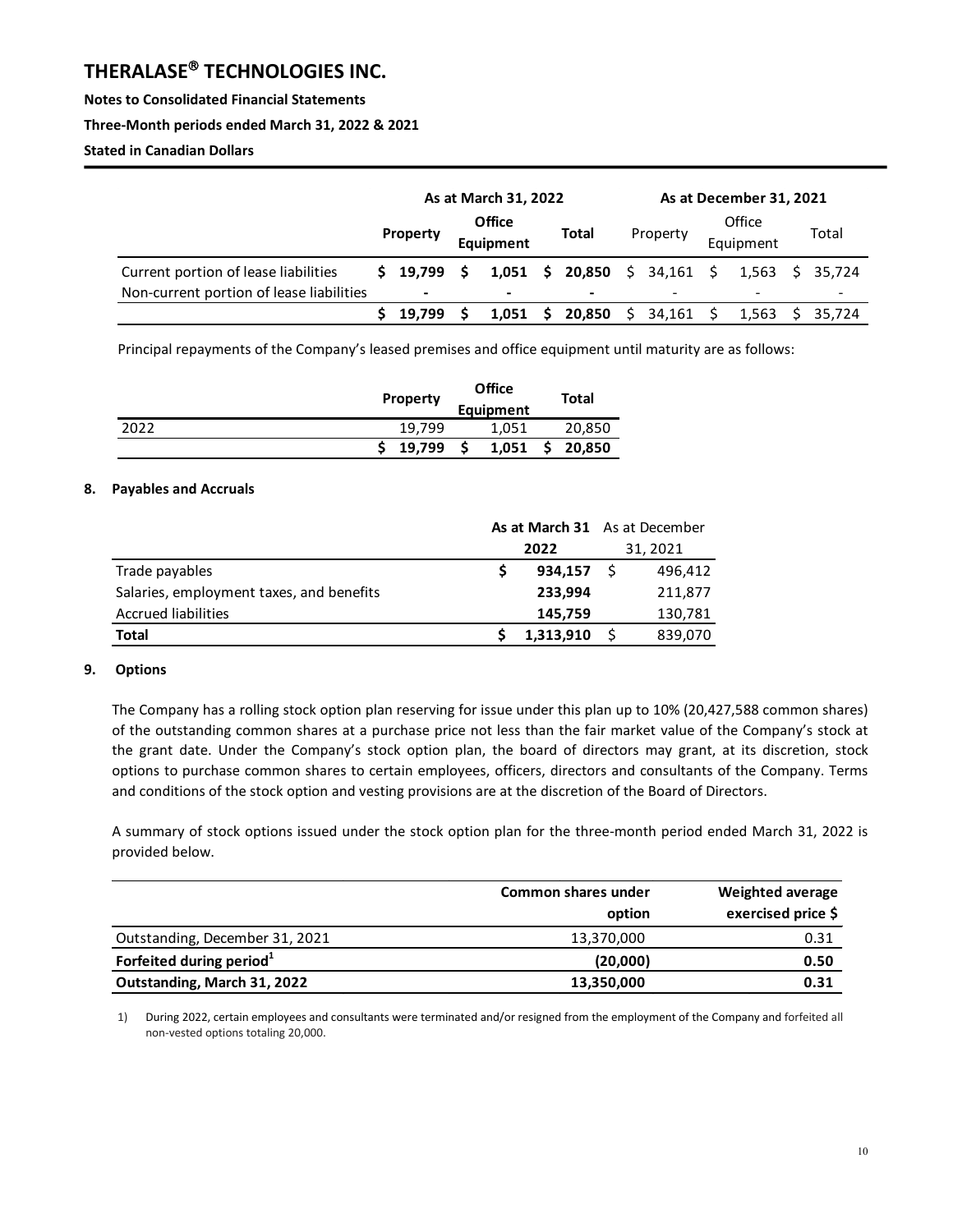**Notes to Consolidated Financial Statements Three-Month periods ended March 31, 2022 & 2021** 

## **Stated in Canadian Dollars**

The following table summarizes information on the stock options outstanding as at March 31, 2022 :

|                                     | <b>Stock Options Outstanding</b>                            | <b>Stock Options Exercisable</b>                |                                     |                                                 |  |
|-------------------------------------|-------------------------------------------------------------|-------------------------------------------------|-------------------------------------|-------------------------------------------------|--|
| <b>Stock Options</b><br>Outstanding | <b>Weighted Average</b><br><b>Remaining Life</b><br>(years) | Weighted<br><b>Average Exercise</b><br>Price \$ | <b>Stock Options</b><br>Exercisable | Weighted<br><b>Average Exercise</b><br>Price \$ |  |
| 3,020,000                           | 0.05                                                        | 0.50                                            | 3,020,000                           | 0.50                                            |  |
| 10,330,000                          | 2.45                                                        | 0.26                                            | 6,886,667                           | 0.26                                            |  |
| 13,350,000                          |                                                             |                                                 | 9,906,667                           |                                                 |  |

Under the stock option plan, the stock options vest over a three year period, commencing one year after the grant. As at March 31, 2022, 9,906,667 of the stock options were vested. All outstanding stock options as at March 31,2022 will be fully vested by September 11, 2022.

Options to employees are measured at the fair value of the equity instruments granted on the grant date were measured using the following weighted average assumptions:

|                                        | 2019    |
|----------------------------------------|---------|
| Risk-free interest rate                | 1.43%   |
| Expected volatility*                   | 86.28%  |
| <b>Expected life</b>                   | 5 years |
| <b>Expected dividends</b>              | Nil     |
| Weighted average grant date fair value | \$0.14  |
| Weighted average exercise price        | \$0.30  |
| Weighted average forfeiture rate       | 15%     |
| * Based on historical volatility       |         |

For the three-month period ended March 31, 2022, the Company recognized stock-based compensation expense of \$43,288 (2021 -\$114,310) for stock options issued to directors, officers, employees and consultants, of which \$25,708 (2021 - \$65,417) is included in administrative expenses, \$nil (2021 - \$1,001) in selling expenses and \$17,851 (2021 - \$47,892) is included in research and development expenses. The remaining stock based compensation amount to be expensed on non-vested options, net of forfeiture, is \$71,484.

#### **10. Common Share Purchase Warrants**

Common share purchase warrants consisted of the following:

|                                   | <b>Number</b> | Weighted average   | Fair value at    |
|-----------------------------------|---------------|--------------------|------------------|
|                                   | outstanding   | exercised price \$ | date of grant \$ |
| Outstanding December 31, 2020     | 67,918,165    |                    | 5,097,970        |
| <b>Exercised</b>                  | (150,000)     | 0.30               | (8,684)          |
| <b>Outstanding March 31, 2022</b> | 67,768,165    |                    | 5,089,286        |

1) During 2022, 150,000 warrants were exercised. The share price at the exercise date was \$0.45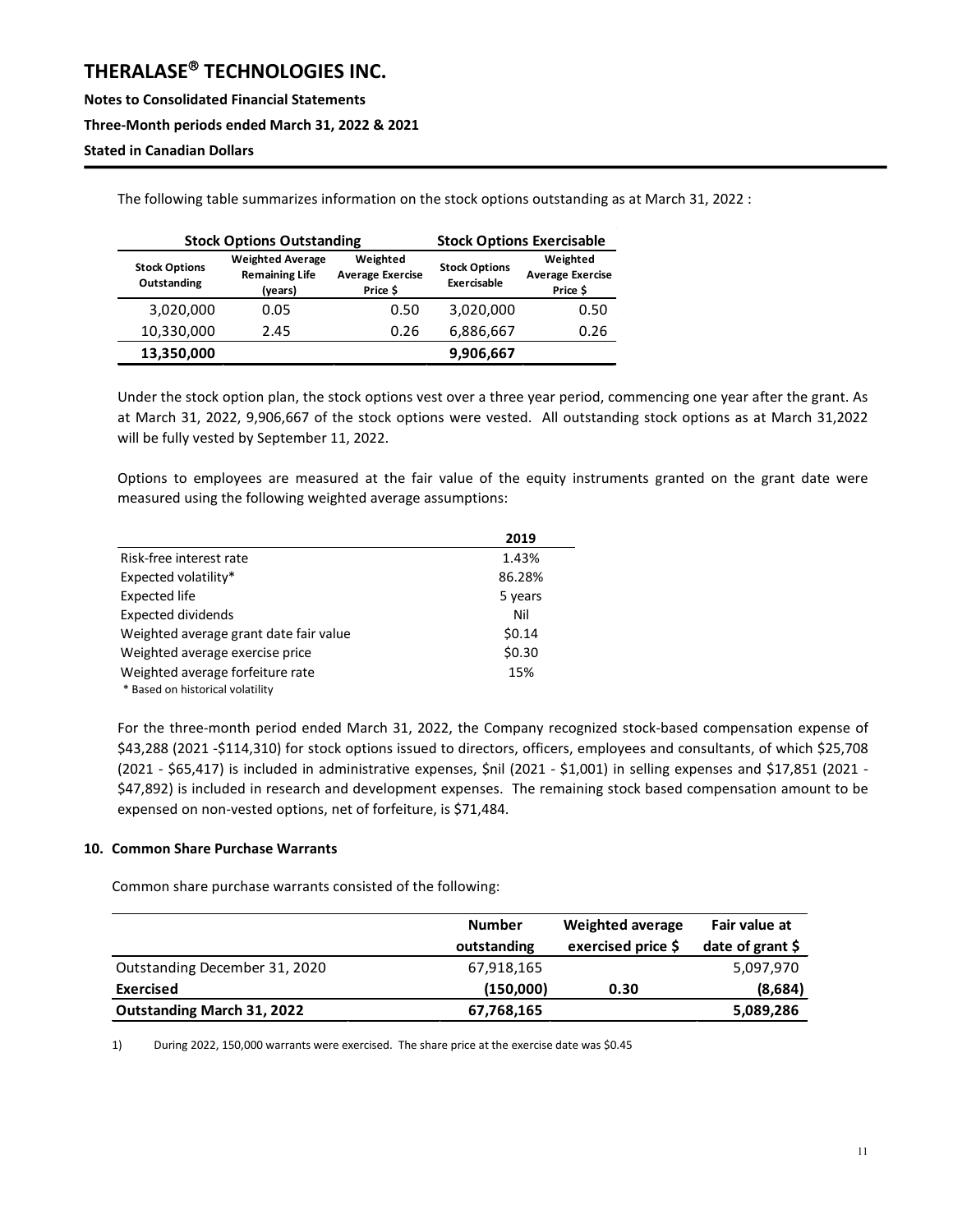**Notes to Consolidated Financial Statements** 

#### **Three-Month periods ended March 31, 2022 & 2021**

#### **Stated in Canadian Dollars**

The following table summarizes information on the common share purchase warrants outstanding for the three-month period ended March 31, 2022 :

| <b>Exercise</b><br><b>Price</b> | Outstanding<br><b>Beginning of</b><br>the year | <b>Expired</b><br>During the<br>period | Exercised<br>During the<br>period | Granted<br>During the<br>period | Outstanding<br><b>End of Period</b> | <b>Weighted Average</b><br><b>Remaining</b><br><b>Contractual Life</b><br>(years) |
|---------------------------------|------------------------------------------------|----------------------------------------|-----------------------------------|---------------------------------|-------------------------------------|-----------------------------------------------------------------------------------|
| \$0.300                         | 3,159,000                                      |                                        | 150,000                           |                                 | 3,009,000                           | 0.12                                                                              |
| \$0.500                         | 3,165,008                                      |                                        | $\blacksquare$                    |                                 | 3,165,008                           | 0.51                                                                              |
| \$0.500                         | 4,095,157                                      |                                        | $\overline{\phantom{a}}$          |                                 | 4,095,157                           | 0.78                                                                              |
| \$0.350                         | 57,499,000                                     |                                        | $\overline{\phantom{a}}$          |                                 | 57,499,000                          | 2.39                                                                              |
|                                 | 67,918,165                                     | -                                      | 150,000                           | ۰                               | 67,768,165                          | 2.11                                                                              |

#### **11. Share Capital**

The Company is authorized to issue an unlimited number of common shares.

#### **12. Loss Per Common Share**

Basic loss per common share has been calculated based on the weighted average number of common shares outstanding during each of the three-month periods presented in the condensed interim consolidated financial statements.

Stock options to purchase 13,350,000 (2021 – 14,165,000) common shares and common share purchase warrants totaling 67,768,165 (2021 – 72,473,431) were not included in the computation of diluted loss and comprehensive loss per common share due to their anti-dilutive nature.

#### **13. Selling Expenses**

The following are expenses classified as selling expenses on the consolidated annual financial statements:

|                                          |    | 2022   | 2021   |
|------------------------------------------|----|--------|--------|
| Sales salaries                           | \$ | 61,740 | 66,852 |
| Advertising                              |    | 6,581  | 12,756 |
| Commission                               |    | 9,149  | 3,483  |
| Travel                                   |    | 4,078  | 1,677  |
| Stock based compensation                 |    |        | 1,001  |
| Amortization and depreciation allocation |    | 6,092  | 10,010 |
| <b>Total selling expenses</b>            | S  | 87,640 | 95,780 |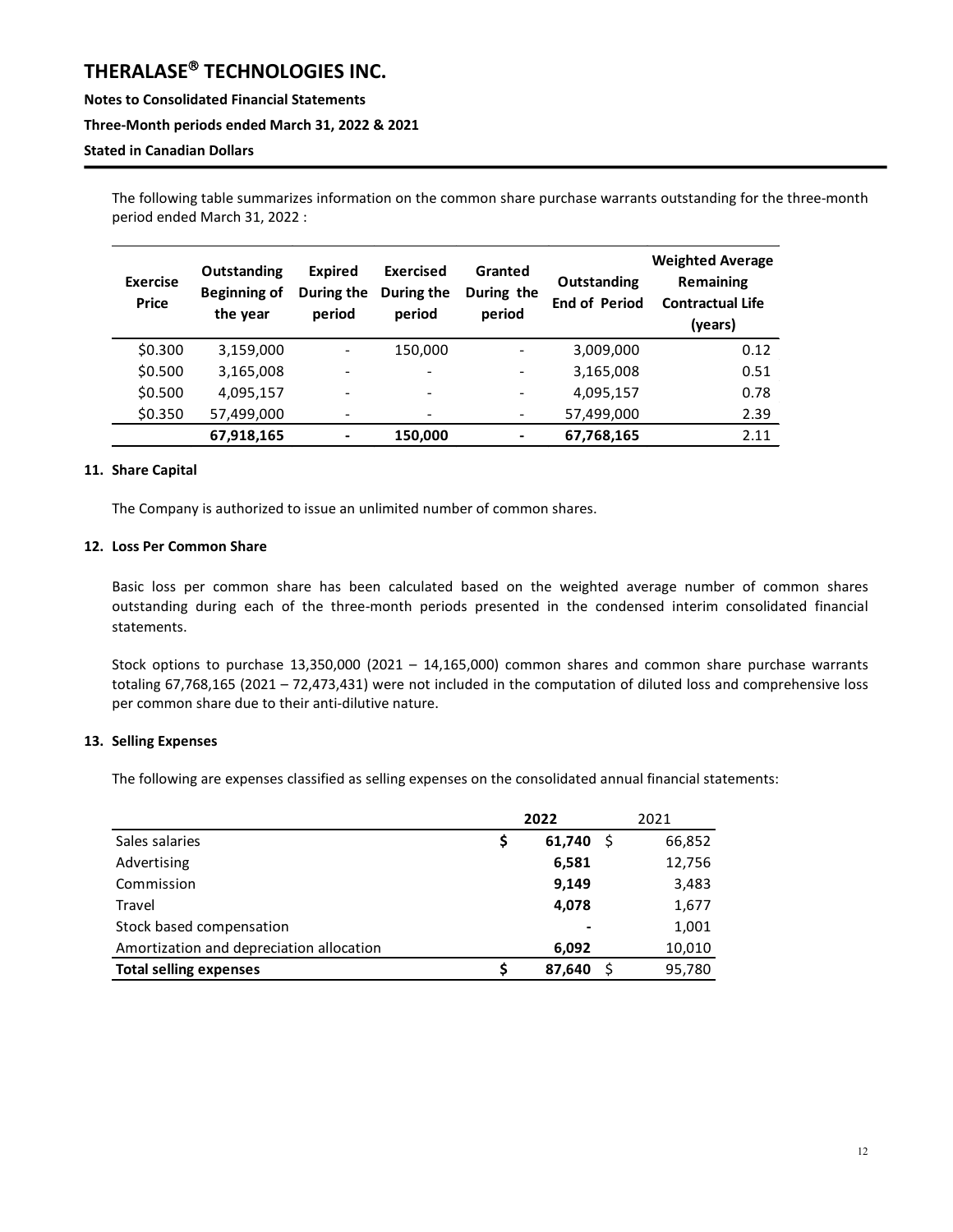**Notes to Consolidated Financial Statements Three-Month periods ended March 31, 2022 & 2021 Stated in Canadian Dollars**

#### **14. Administrative Expenses**

The following are expenses classified as administrative expenses on the consolidated annual financial statements:

|                                          | 2022               | 2021    |
|------------------------------------------|--------------------|---------|
| Insurance                                | \$<br>12,314<br>-S | 13,457  |
| Professional fees                        | 155,290            | 134,292 |
| Rent                                     | 9,887              | 9,887   |
| General and administrative expenses      | 78,088             | 53,377  |
| Administrative salaries                  | 116,685            | 121,884 |
| Director and advisory fees               | 12,500             | 10,130  |
| Stock based compensation                 | 25,708             | 65,417  |
| Amortization and depreciation allocation | 7,615              | 10,010  |
| <b>Total administrative expenses</b>     | \$<br>418,087<br>ς | 418,454 |

#### **15. Research and Development Expenses**

The following are expenses classified as research and development expenses on the consolidated annual financial statements:

|                                                                 | 2022      | 2021    |
|-----------------------------------------------------------------|-----------|---------|
| Research and development (net of investment tax credit) $\oint$ | 1.238.849 | 507,368 |
| Stock based compensation                                        | 17.581    | 47.892  |
| Amortization and depreciation allocation                        | 41.605    | 34,308  |
| Total research and development expenses                         | 1,298,035 | 589.567 |

#### **16. Financial Instruments – Fair Value and Risks**

IFRS 7 - Financial Instruments: Disclosures establishes a fair value hierarchy that reflects the significance of inputs used in making fair value measurements as follows:

- Level 1 quoted prices in active markets for identical assets or liabilities;
- Level 2 inputs other than quoted prices included in Level 1 that are observable for the asset or liability, either directly (i.e. as prices) or indirectly (i.e. from derived prices); and
- Level 3 inputs for the asset or liability that are not based upon observable market data

The carrying amounts of cash and cash equivalents, trade and other receivable and payables and accrued liabilities approximate fair value due to the short-term maturities of these instruments.

Assets are classified in their entirety based on the lowest level of input that is significant to the fair value measurement. As at March 31, 2022 and December 31, 2021, the Company's financial instruments are categorized as Level 1. There were no financial instruments categorized as Level 2 or 3.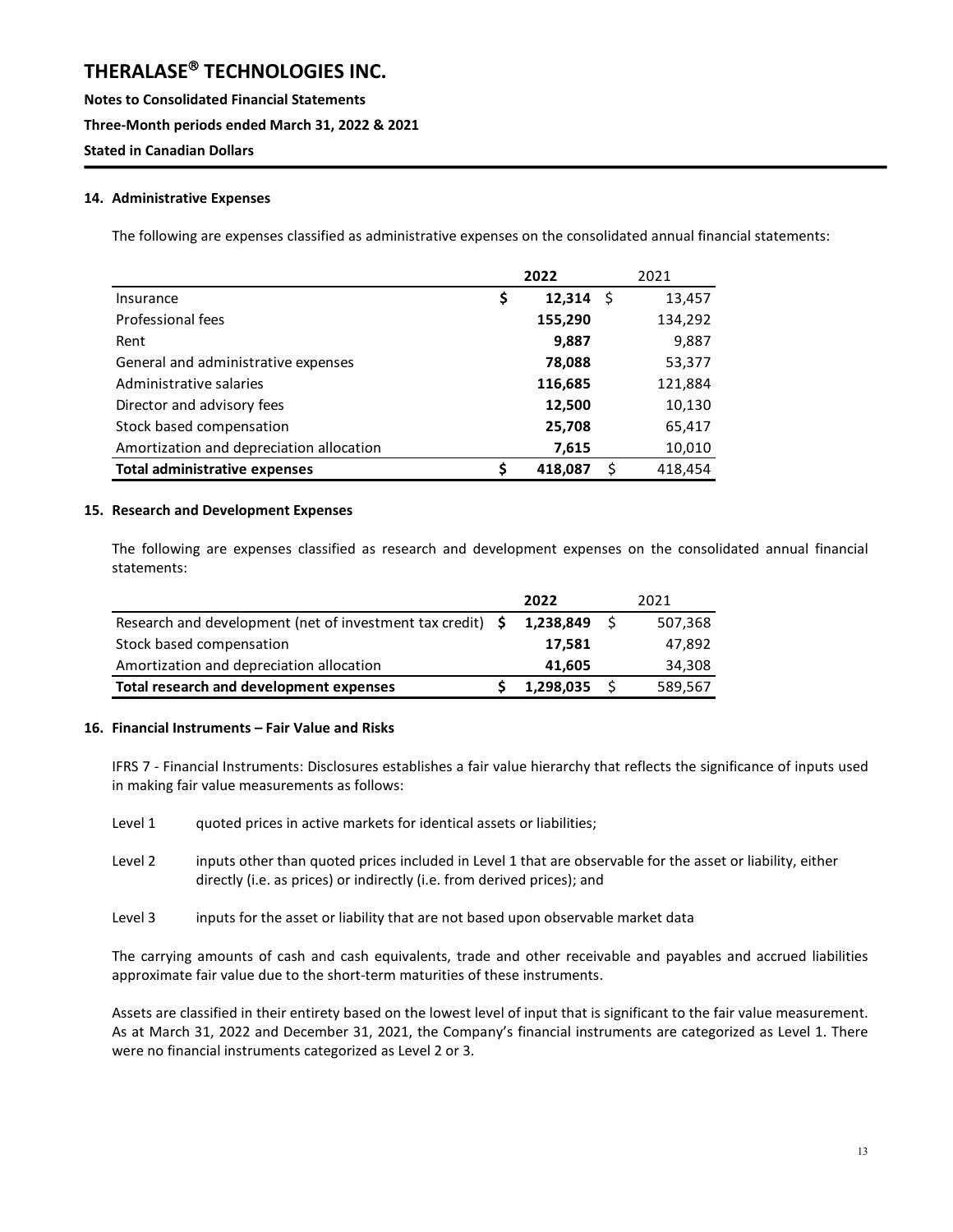**Notes to Consolidated Financial Statements Three-Month periods ended March 31, 2022 & 2021 Stated in Canadian Dollars**

#### **i Credit risk**

Credit risk is the risk of financial loss to the Company if a customer or counterparty to a financial instrument fails to meet its contractual obligations and arises principally from the Company's trade and other receivable. The amounts reported in the consolidated balance sheets are net of expected credit losses, estimated by the Company's management based on prior experience and its assessment of the current economic environment. The Company reviews its trade receivable accounts regularly and reduces amounts to their expected realizable values by adjusting the expected credit losses when management determines that the account may not be fully collectible. The Company has adopted credit policies in an effort to minimize those risks. The carrying value of trade and other receivables represent the Company's maximum exposure to credit risk.

The following table reflects the balance and age of trade receivables as at March 31, 2022 and December 31, 2021:

|                                           | As at March 31 As at December |             |  |          |
|-------------------------------------------|-------------------------------|-------------|--|----------|
|                                           | 2022                          |             |  | 31, 2021 |
| Trade receivables (net amount)            |                               | $39.019$ \$ |  | 78.804   |
| Percentage outstanding more than 30 days  |                               | 0%          |  | 0%       |
| Percentage outstanding more than 120 days |                               | 0%          |  | 0%       |

The following table reflects the changes in the allowance for credit losses during the three-month period ended March 31, 2022 and the year ended December 31, 2021:

|                                                       |    |                  |          | As at March 31 As at December |  |  |
|-------------------------------------------------------|----|------------------|----------|-------------------------------|--|--|
|                                                       |    | 2022             | 31, 2021 |                               |  |  |
| Allowance for trade receivables - beginning of period | -S | $14.405 \quad S$ |          | 41,685                        |  |  |
| Adjustment based on collection experience             |    | (3,836)          |          | 14,405                        |  |  |
| Amounts written off                                   |    |                  |          | (41, 685)                     |  |  |
| Allowance for trade receivables - end of period       |    | 10.569           | - S      | 14.405                        |  |  |

#### **ii Liquidity risk**

Liquidity risk is the risk that the Company will not be able to meet its financial obligations as they come due. The Company manages its liquidity risk by continuously monitoring forecasted and actual cash flows, as well as anticipated investing and financing activities. The Company does not have material long-term financial liabilities.

The table below reflects the contractual obligations of the Company's undiscounted cash flows for its financial liabilities:

|                                      | <b>Payments Due by Period</b> |           |  |             |                          |  |                          |         |         |                          |                          |         |                          |                          |         |
|--------------------------------------|-------------------------------|-----------|--|-------------|--------------------------|--|--------------------------|---------|---------|--------------------------|--------------------------|---------|--------------------------|--------------------------|---------|
| <b>Contractual Obligations</b>       | Total                         |           |  | 2022        | 2023                     |  | 2024                     | 2025    | 2026    | 2027                     | 2028                     | 2029    | 2030                     | 2031                     | 2032    |
| Lease liabilities                    |                               | 20.850    |  | 35.724      |                          |  | $\overline{\phantom{a}}$ | $S -$   | $S -$   | $\sim$                   |                          |         |                          |                          |         |
| Payables and accruals                |                               | 1.313.910 |  | 1.313.910   | $\overline{\phantom{0}}$ |  | $\overline{\phantom{0}}$ |         |         | $\overline{\phantom{0}}$ | $\overline{\phantom{0}}$ |         | $\overline{\phantom{0}}$ | $\overline{\phantom{0}}$ |         |
| Commitments (note 22)                |                               | 610.181   |  | 497.912     | 8.800                    |  | 8.800                    | 8.800   | 8.800   | 8.800                    | 8.800                    | 8.800   | 8.800                    | 8.800                    | 8.100   |
| <b>Total contractual obligations</b> | \$1,944.941                   |           |  | \$1,847,546 | \$8,800                  |  | \$8,800                  | \$8,800 | \$8,800 | \$8,800                  | \$8.800                  | \$8.800 | \$8,800                  | \$8.800                  | \$8.100 |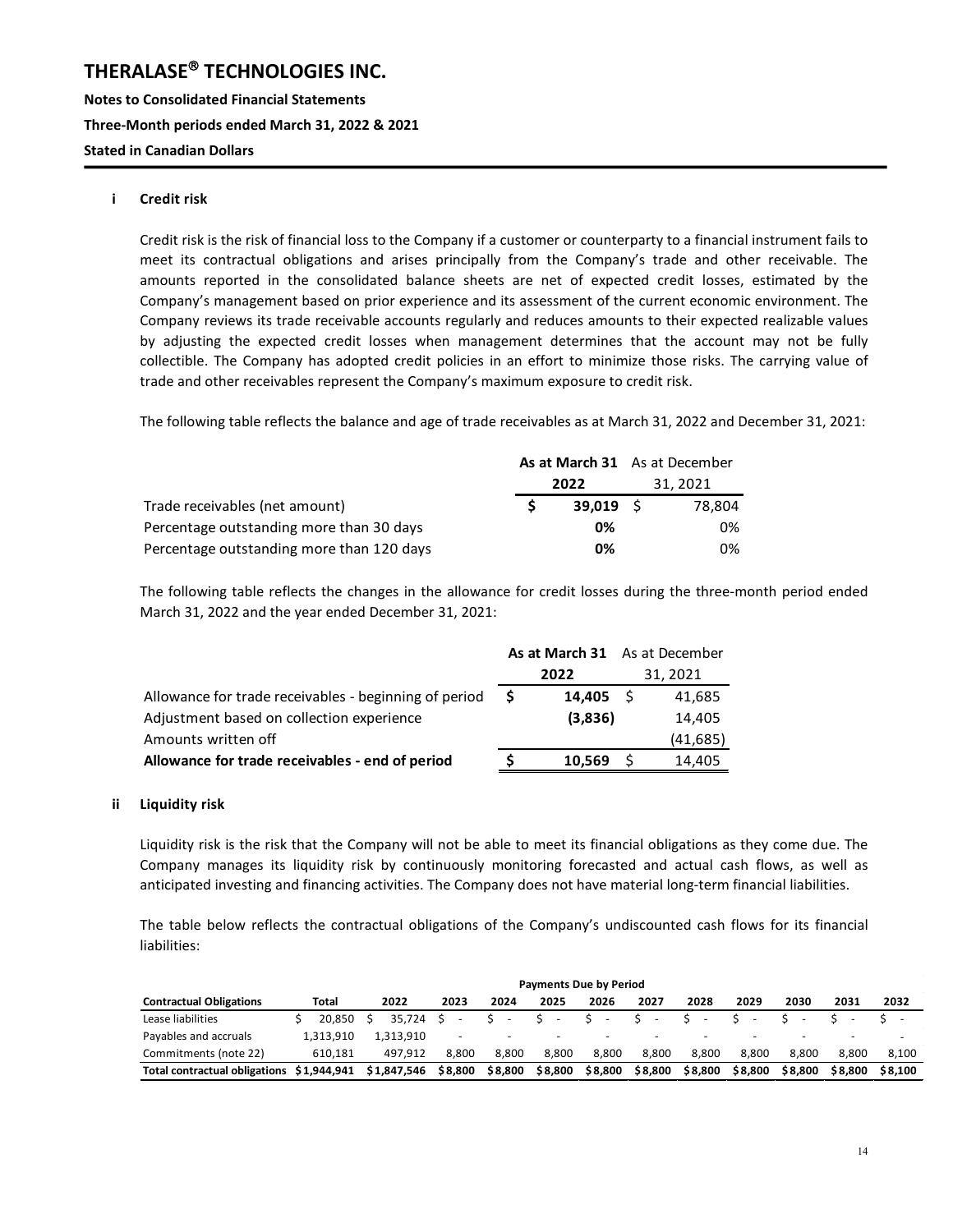**Notes to Consolidated Financial Statements Three-Month periods ended March 31, 2022 & 2021 Stated in Canadian Dollars**

The Company also has contractual obligations (note 19) in the form of research and development commitments.

#### **iii Interest rate risk**

Interest rate risk is the risk that changes in interest rates will affect the Company's income or the value of the financial instruments held.

Interest rate risk is the risk that the fair value or future cash flows of a financial instrument will fluctuate because of changes in market interest rates.

The Company's exposure to interest rate risk is as follows:

| Cash and cash equivalents  | Short-term fixed and variable interest rate  |
|----------------------------|----------------------------------------------|
| Short-term investments     | Short-term fixed interest rate               |
| Financed trade receivables | Short-term and long-term fixed interest rate |

Based on the carrying amount of the Company's variable interest-bearing financial instruments as at December 31, 2021, an assumed 0.5% increase or 0.5% decrease in interest rates during such period would have resulted in an increase/decrease of \$4,000 in income, with all other variables held constant.

Management believes that the risk that the Company will realize a loss as a result of the decline in the fair value of its cash equivalents and short-term investments is limited because these investments have short-term maturities and are generally held to maturity.

The capacity of the Company to reinvest the short-term amounts with equivalent returns will be impacted by variations in short-term fixed interest rates available in the market.

Interest income presented in the consolidated statement of loss represents interest income on financial assets.

#### **iv Foreign currency exchange risk**

The Company is exposed to foreign currency exchange risk. This risk arises from the Company's holdings of US dollar denominated cash, trade and other receivables and payables and accrued liabilities. Changes arising from this risk could impact the Company's reported foreign currency exchange gains or losses.

Accounts exposed to foreign currency exchange risk as at March 31, 2022 and December 31, 2021 are as follows:

|                             | As at March 31 2022 |            | As at December 31, 2021 |      |            |  |  |
|-----------------------------|---------------------|------------|-------------------------|------|------------|--|--|
|                             | Canadian            | U.S.       | Canadian                | U.S. |            |  |  |
| Cash                        | $5,791$ \$          | 4,634      | 11,942                  |      | 9,420      |  |  |
| Trade and other receivables | 4.050               | 3.241      | 6,821                   |      | 5,380      |  |  |
| Payables and accruals       | (463, 132)          | (372, 729) | (182,001)               |      | (143, 557) |  |  |
| <b>Total</b>                | (453, 290)          | (364, 854) | $(163, 238)$ \$         |      | (128, 757) |  |  |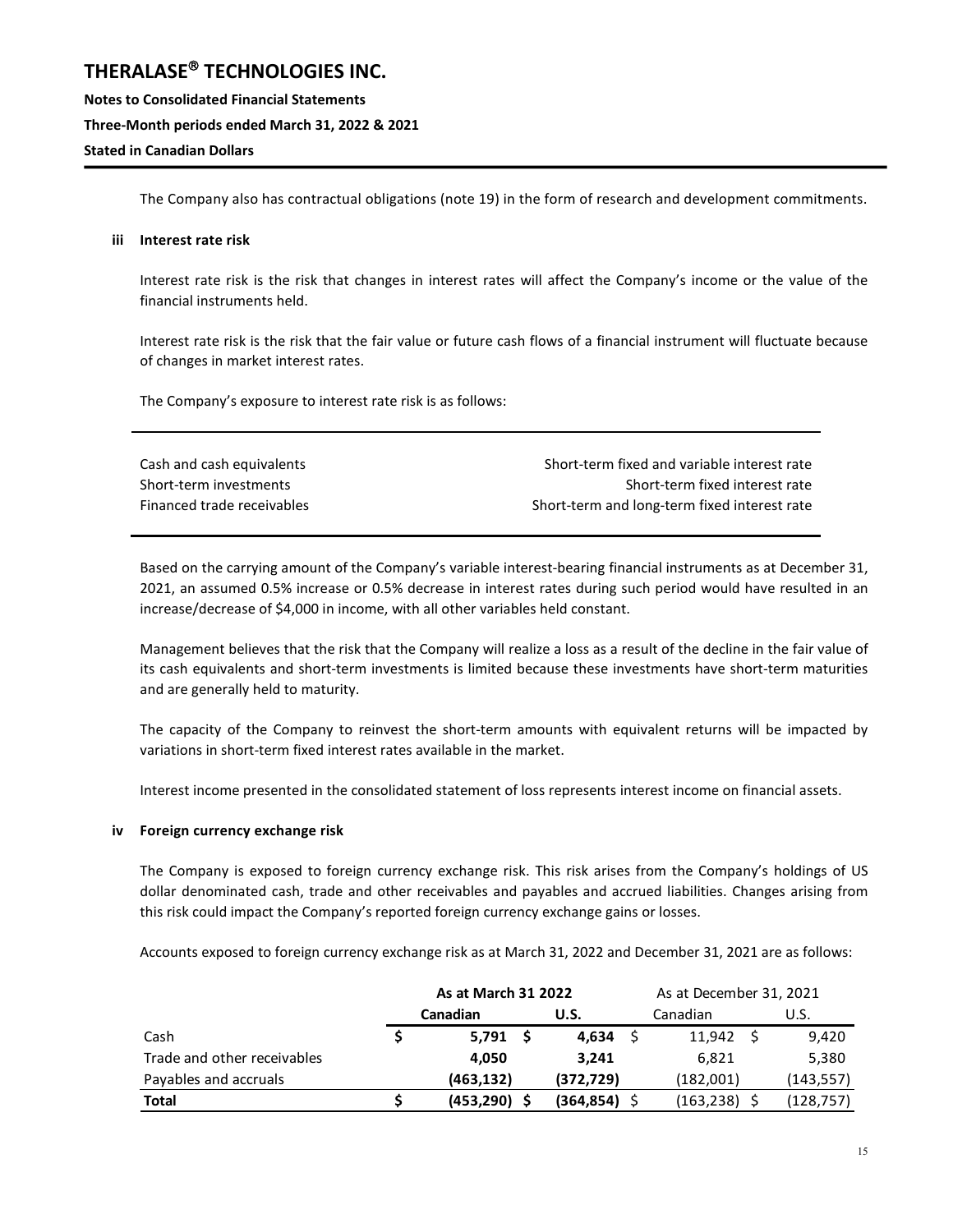**Notes to Consolidated Financial Statements Three-Month periods ended March 31, 2022 & 2021 Stated in Canadian Dollars**

#### **v Foreign currency exchange risk sensitivity analysis**

The following table details the Company's sensitivity analysis to a 10% strengthening in the US dollar on foreign currency denominated monetary items and adjusts its translation at the consolidated balance sheet dates for a 10% change in foreign currency exchange rates. For a 10% weakening of the US dollar against the Canadian dollar, there would be an equal and opposite impact on loss and comprehensive loss for the year.

|                             |                |          | As at March 31 As at December |  |
|-----------------------------|----------------|----------|-------------------------------|--|
|                             | 2022           | 31, 2021 |                               |  |
| Cash                        | 463            |          | 942                           |  |
| Trade and other receivables | 324            |          | 538                           |  |
| Payables and accruals       | (37, 273)      |          | (14, 356)                     |  |
| <b>Total</b>                | $(36, 485)$ \$ |          | (12, 876)                     |  |

#### **17. Related Party Disclosure**

The compensation of the directors and other key management of the Company is included in the summary table below. Key management includes those persons having authority and responsibility for planning, directing and controlling the activities, directly or indirectly, of the Company.

|                          | 2022      | 2021      |
|--------------------------|-----------|-----------|
| Short-term compensation  | \$237,500 | \$300,000 |
| Stock-based compensation | 42.767    | 106,524   |
| Total                    | \$280,267 | \$406,524 |

Key management personnel were not paid post-employment benefits, termination benefits or other long term benefits during the three-month periods ended March 31, 2022 and 2021. Fees paid to directors have been disclosed in note 16.

Stock-based compensation paid to key management personnel is the fair value of options that vested to key management personnel during the year. Stock based compensation paid to directors have been disclosed in note 16.

#### **18. Segmented Information**

For management purposes, the Company is organized into two separate reportable operating divisions; the Anti-Cancer Therapy ("**ACT**") division and the Cool Laser Therapy ("**CLT**") division. The ACT division is responsible for the research and development of PDCs primarily for the treatment of cancer with assistance from the CLT division to develop medical lasers to activate them. The CLT division is responsible for the Company's medical laser business, which researches, develops, manufactures and distributes CLT systems to healthcare practitioners predominantly for the healing of pain.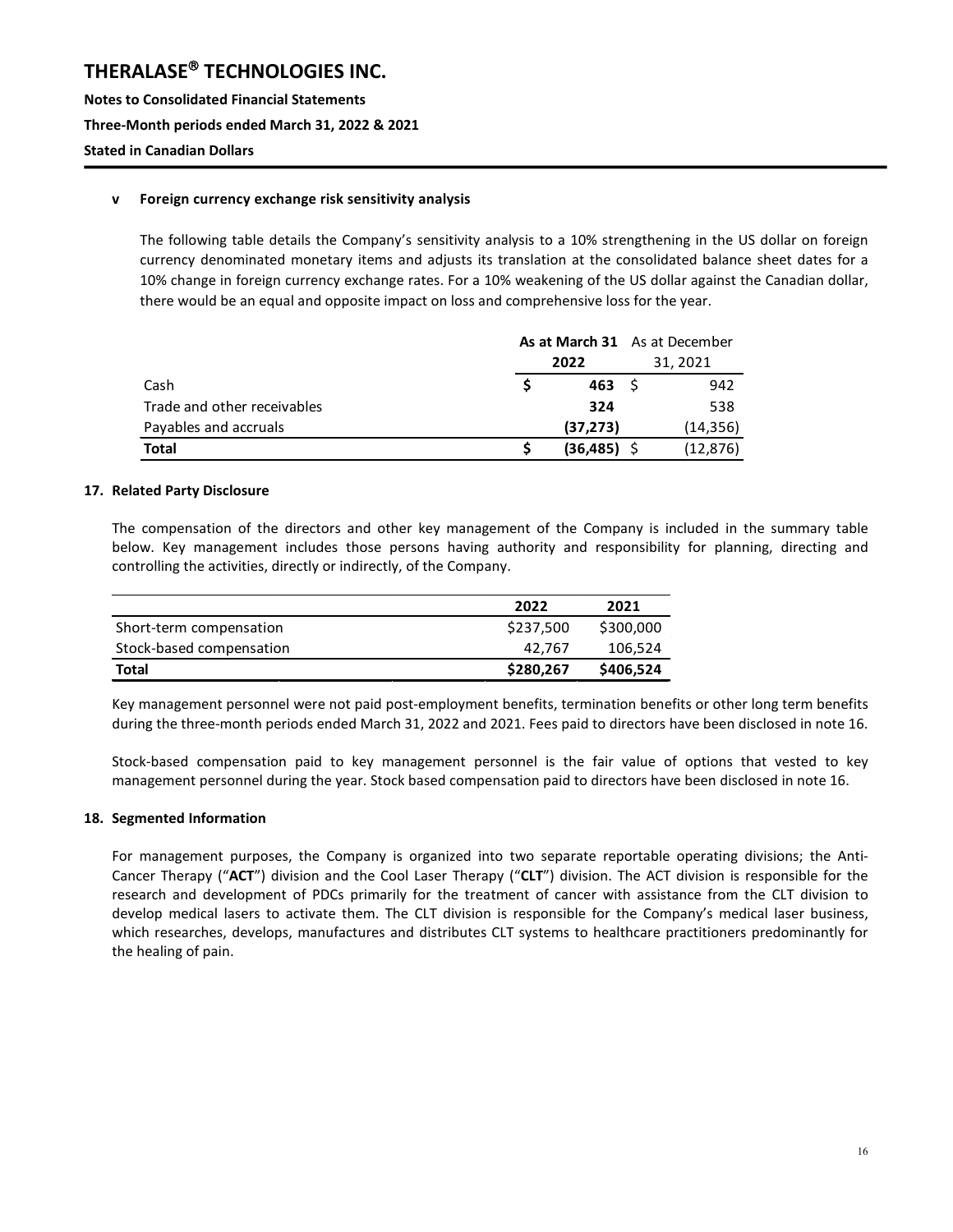#### **Notes to Consolidated Financial Statements**

#### **Three-Month periods ended March 31, 2022 & 2021**

#### **Stated in Canadian Dollars**

The following table displays revenue and direct expenses from the ACT and CLT division for the three-month periods ended March 31:

|                                         |    |                          |     | 2022          |       |               | 2021 |                 |            |              |    |             |  |
|-----------------------------------------|----|--------------------------|-----|---------------|-------|---------------|------|-----------------|------------|--------------|----|-------------|--|
|                                         |    | <b>CLT</b><br><b>ACT</b> |     |               | Total |               |      | <b>CLT</b>      | <b>ACT</b> |              |    | Total       |  |
| Sales                                   | Ś. | 211,662                  | Ŝ.  |               | \$    | 211,662       | Ś.   | 124,783         | \$         |              | Ś. | 124,783     |  |
| Cost of sales                           |    | 120,430                  |     |               |       | 120,430       |      | 74,463          |            |              |    | 74,463      |  |
| Gross margin                            |    | 91,232                   |     |               |       | 91,232        |      | 50,320          |            |              |    | 50,320      |  |
|                                         |    |                          |     |               |       |               |      |                 |            |              |    |             |  |
| <b>Operating Expenses</b>               |    |                          |     |               |       |               |      |                 |            |              |    |             |  |
| Selling expenses                        |    | 87,640                   |     |               |       | 87,640        |      | 95,780          |            |              |    | 95,780      |  |
| Administrative expenses                 |    | 200,784                  |     | 217,303       |       | 418,087       |      | 245,744         |            | 172,710      |    | 418,454     |  |
| Research and development expense:       |    | 72,832                   |     | 1,225,203     |       | 1,298,035     |      | 54,616          |            | 534,951      |    | 589,567     |  |
| (Gain) from legal settlement            |    |                          |     |               |       |               |      | (131, 941)      |            |              |    | (131, 941)  |  |
| (Gain) loss on foreign exchange         |    | (3,615)                  |     | (3,615)       |       | (7,229)       |      | 1,401           |            | 1,400        |    | 2,801       |  |
| Interest accretion on lease liabilities |    | 308                      |     | 308           |       | 616           |      | 878             |            | 878          |    | 1,756       |  |
| Interest income                         |    | (2,214)                  |     | (2,214)       |       | (4, 428)      |      | (3,502)         |            | (3,502)      |    | (7,004)     |  |
|                                         |    | 355,735                  |     | 1,436,985     |       | 1,792,721     |      | 262,977         |            | 706,435      |    | 969,413     |  |
| Loss for the period                     |    | (264, 503)               |     | \$(1,436,985) |       | \$(1,701,489) | Ś    | $(212, 657)$ \$ |            | (706,435) \$ |    | (919,093)   |  |
|                                         |    |                          |     |               |       |               |      |                 |            |              |    |             |  |
| <b>Total Assets</b>                     |    | \$1,617,256              | \$. | 3,174,496     |       | \$4,791,752   |      | \$2,769,075     |            | \$6,223,942  |    | \$8,993,017 |  |
| <b>Total Liabilities</b>                |    | 358,303                  |     | 976,457       |       | 1,334,760     |      | 443,573         |            | 313,268      |    | 756,841     |  |

The following table displays revenue and direct expenses from CLT division product sales by product line and geographic area for three-month periods ended March 31:

|                              |        |         |     | 2022                     |      |                      | 2021 |                |  |            |               |                          |  |  |  |
|------------------------------|--------|---------|-----|--------------------------|------|----------------------|------|----------------|--|------------|---------------|--------------------------|--|--|--|
|                              | Canada |         |     | <b>USA</b>               |      | <b>International</b> |      | Canada         |  | <b>USA</b> | International |                          |  |  |  |
| <b>Sales by Product Line</b> |        |         |     |                          |      |                      |      |                |  |            |               |                          |  |  |  |
| TLC-1000                     | \$     | 41,277  | \$. | 32,517                   | - \$ | $\blacksquare$       | \$   | $71,915$ \$    |  | $2,532$ \$ |               |                          |  |  |  |
| TLC-2000                     |        | 137,868 |     | $\overline{\phantom{a}}$ |      |                      |      | 32,491         |  | 17,845     |               |                          |  |  |  |
|                              |        | 179,145 |     | 32,517                   |      |                      |      | 104,406        |  | 20,377     |               | $\overline{\phantom{a}}$ |  |  |  |
| <b>Expenses</b>              |        |         |     |                          |      |                      |      |                |  |            |               |                          |  |  |  |
| Cost of Sales                |        | 101,929 |     | 18,501                   |      |                      |      | 62,303         |  | 12,160     |               |                          |  |  |  |
| Selling Expenses             |        | 74,279  |     | 9,970                    |      | 3,391                |      | 84,255         |  | 7,631      |               | 3,893                    |  |  |  |
|                              |        | 176,208 |     | 28,471                   |      | 3,391                |      | 146,558        |  | 19,791     |               | 3,893                    |  |  |  |
|                              | \$     | 2,937   | \$. | 4.046                    | -S   | (3, 391)             |      | $(42, 153)$ \$ |  | 586        | \$            | (3,893)                  |  |  |  |

As at March 31, 2022 and December 31, 2021, the Company's long-lived assets used in operations are all located in Canada. Timing of revenue is recognized at a point in time.